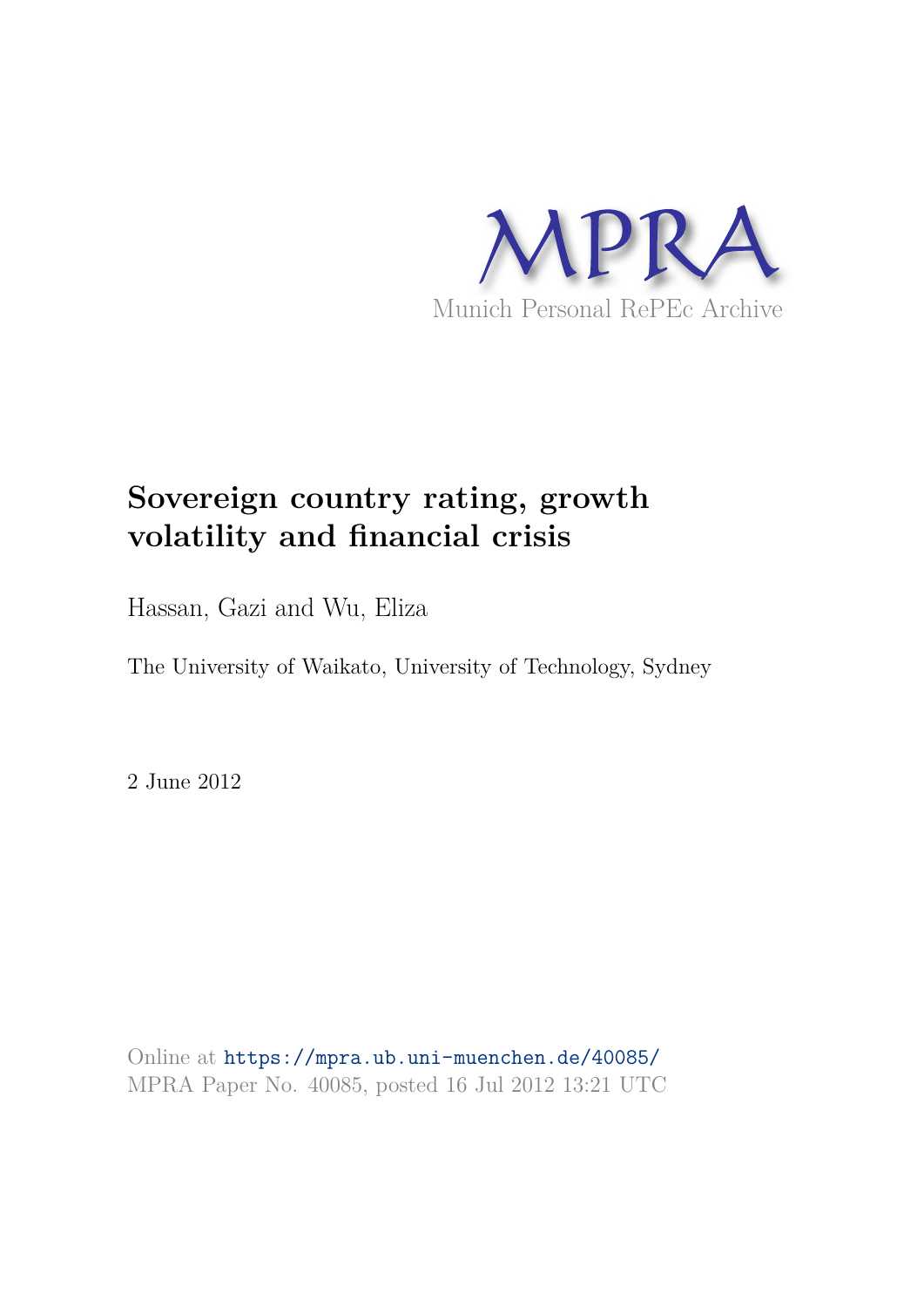## Sovereign Country Rating, Growth Volatility and Financial Crisis

Eliza Wu

[Eliza.Wu@uts.edu.au](mailto:Eliza.Wu@uts.edu.au) School of Finance, University of Technology, Sydney Broadway, NSW 2007, Australia

> Gazi Mainul Hassan $<sup>1</sup>$ </sup> [gazi.hassan@gmail.com](mailto:gazi.hassan@gmail.com)

Department of Economics, Waikato Management School, University of Waikato, Private Bag 3105, Hamilton, New Zealand

#### Abstract:

Using monthly data from January 1996 up to May 2010 for a panel of 76 developed and emerging economies and adopting an instrumental variable estimation technique by correcting for both heterogeneity and endogeneity (correlation between the regressors and the idiosyncratic error) using the generalized two-stage least squares (G2SLS, EC2SLS) procedure method suggested by Balestra and Varadharajan-Krishnakumar (1987) and Baltagi (1995), this paper provides empirical evidence that an alternative channel via which growth volatility is reduced is through changes in sovereign country ratings. The paper also provides a new insight on the effect of global financial crisis (GFC) that it has contributed towards increased macroeconomic volatility by weakening this volatility reducing effect of sovereign country rating. Finally acknowledging the simultaneity between rating and volatility where output volatility may be a determining factor for sovereign country rating, the paper adopts a system approach and uses three stage least square (3SLS) estimator and finds that volatility reducing effect of country credit rating is robust. The channel via which sovereign rating changes affect growth volatility is through sovereign credit default swap (CDS) spread and its volatility.

Keywords: Growth volatility, sovereign country rating, global financial crisis, monetary policy, G2SLS, EC2SLS, 3SLS.

JEL Classification: C33, C36, E52.

-

<sup>&</sup>lt;sup>1</sup> Corresponding author. We acknowledge a contestable research fund from Waikato Management School for this project. We thank Prof Mark Holmes and Prof Hans-Jürgen Engelbrecht for their helpful comments on a earlier version of this paper. Remaining errors are ours.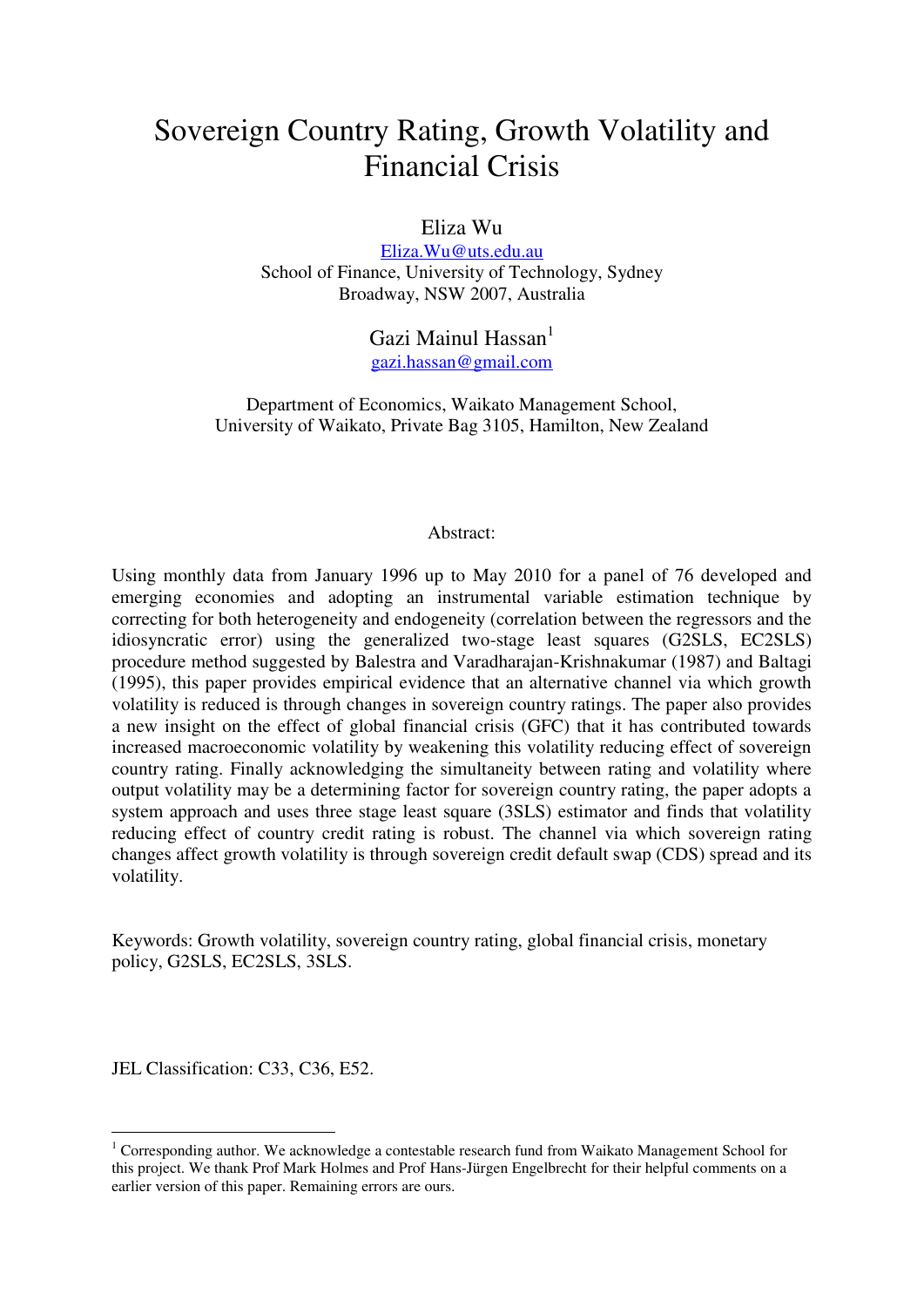#### **Introduction**

Theories of business-cycle and long-run growth once were treated as unrelated areas in macroeconomics. However, over the last decade or so there has risen an agreement that business cycle volatility is somehow related to long-run economic growth. For instance, Kydland and Prescott (1982) show that fluctuations in output are generated by stochastic variations in technology, thus integrating growth and business-cycle theory. But they do not explicitly model how business cycle volatility affect growth. Economic growth and volatility of output growth may be linked, either positively or negatively. For instance, if investments are irreversible, then increased volatility can lead to lower investment (Bernanke, 1983 and Pindyck, 1991). On the other hand, if countries faced with a choice between high-variance, high-expected-return technology and low-variance, low-expected-return technology, opt to choose the former then high output volatility will associated with high growth (Black, 1987). Ramey and Ramey (1995) is the first and most influential paper to have empirically tested the link between output volatility and economic growth which found that countries which have a higher volatility of output also have a lower growth rate of output. This result remains unchanged even after controlling for other country-specific variables which are found to be robust in the literature like investment to GDP ratio.

Noting that high economic growth is what governments want to achieve, the fact that output volatility may induce lower growth is an important finding for policy makers because one of the objectives of macroeconomic policies should also be targeted to reduce growth volatility. As a result it has become crucial to understand what determines growth volatility.

Easterly, Islam and Stiglitz (2000) provides an insight into the empirical determinants of volatility. They have shown that the development domestic financial sector plays a crucial role in lowering output volatility and that this relationship is non-linear. Prasad et al (2004) have shown that increase in financial globalization measured interms of cross border capital inflow and capital account liberalisation has, on average reduced output and consumption volatility in industrial economies and "less financially integrated" developing economies.

Since sovereign credit ratings assigned by the credit rating agencies (CRAs) can affect the country's creditworthiness and thereby limit or enhance the access to global capital market, this paper proposes to test whether sovereign credit rating is another potential determinant of output volatility. In particular the paper tests the hypotheses whether credit rating and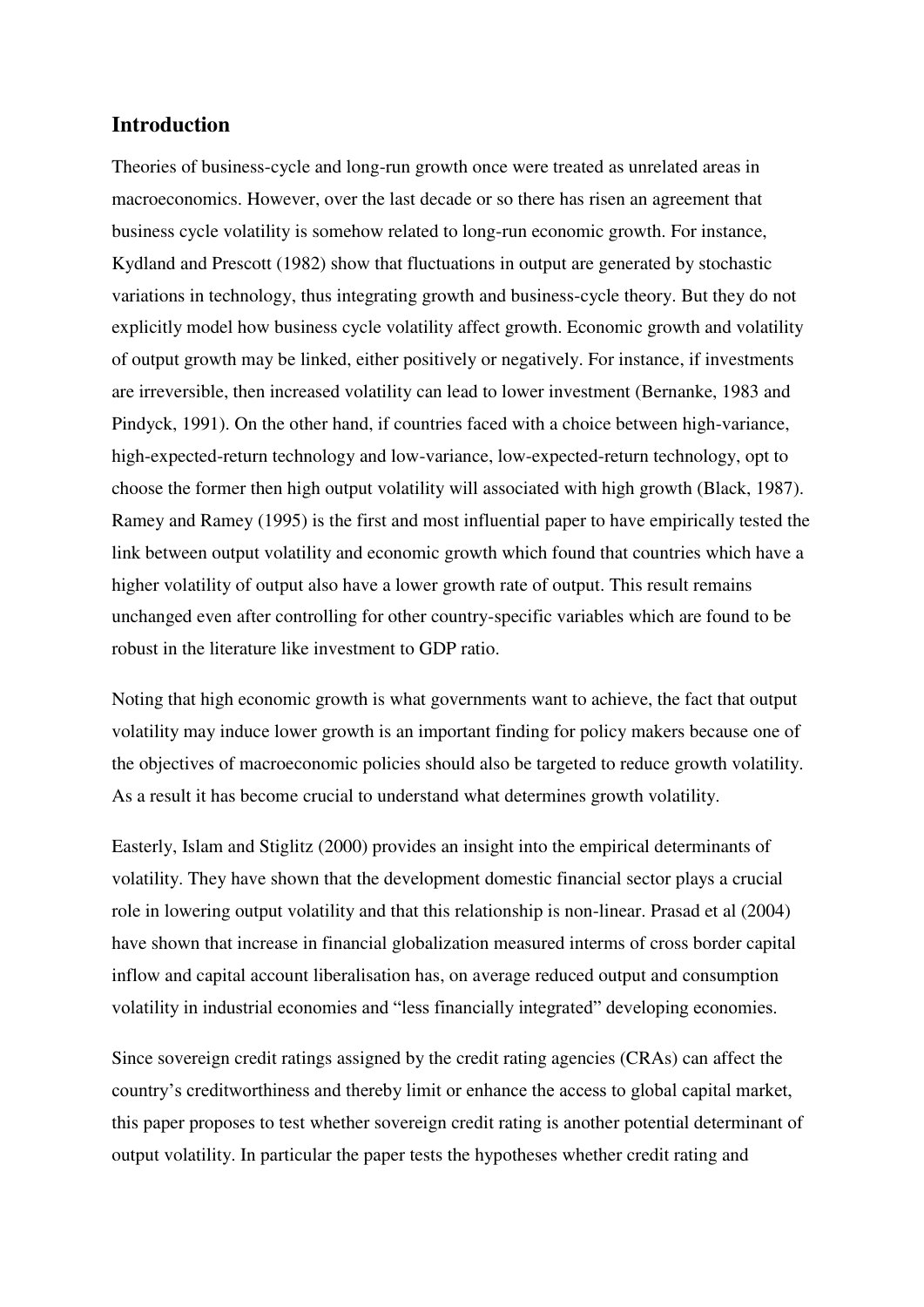changes to credit rating have any output volatility reducing effects. In addition to this the paper also tests whether the global financial crisis (GFC) has contributed to higher volatility by interacting with the rating-volatility relationship.

The remainder of this paper is organised as follows. Section 2 reviews the literature on sovereign ratings and in particular on the relevance of sovereign ratings for emerging economies. Section 3 presents the most important stylised facts of growth volatility and sovereign credit rating. Section 4 provides the empirical model and analyses the results. In particular, this section analyses the impact of credit ratings on a variety of volatility models where a counterfactual analysis is presented. Finally, section 5 provides concluding remarks and sketches the major policy implications that follow from this research.

#### **1. Literature Review**

It has been noted that "the recent financial market turbulence has brought credit rating agencies under fire" and academia as well as policy-makers argue for a reform of the business model of CRAs (Portes 2008). Rating agencies are faced with a serious conflict of interest, to the extent that their remuneration comes from rated issuers (Mathis, McAndrews and Rochet, 2008), both in the context of public of private borrowers. This is a crucial issue, given CRAs' considerable and increasing role on international capital markets. In this context, there is a large and useful literature studying the impact of ratings on market prices and bond spreads. Focusing on market prices, Kaminsky and Schmukler (2001) find that downgrades and upgrades have an impact on country risk and stock returns: these rating changes are transmitted across countries, with neighbour-country effects being more significant.

The study of sovereign risk assessment has focused on comparing ratings to market spreads. For the period 1987-1994, Cantor and Packer (1996) find a greater impact on spreads from a rating change in the case of Moody's or if it is related to speculative-grade countries. Reisen and Von Maltzan (1999) show that rating has asymmetric effects as in the period 1989-1997, Fitch, Moody's and S&P's downgrades have a significant impact on spreads, contrary to upgrades, which were anticipated by the market. For them, sovereign ratings have the potential to moderate euphoria among investors on emerging markets but rating agencies failed to exploit that potential in the 1990s. Sy (2001) highlights the strong negative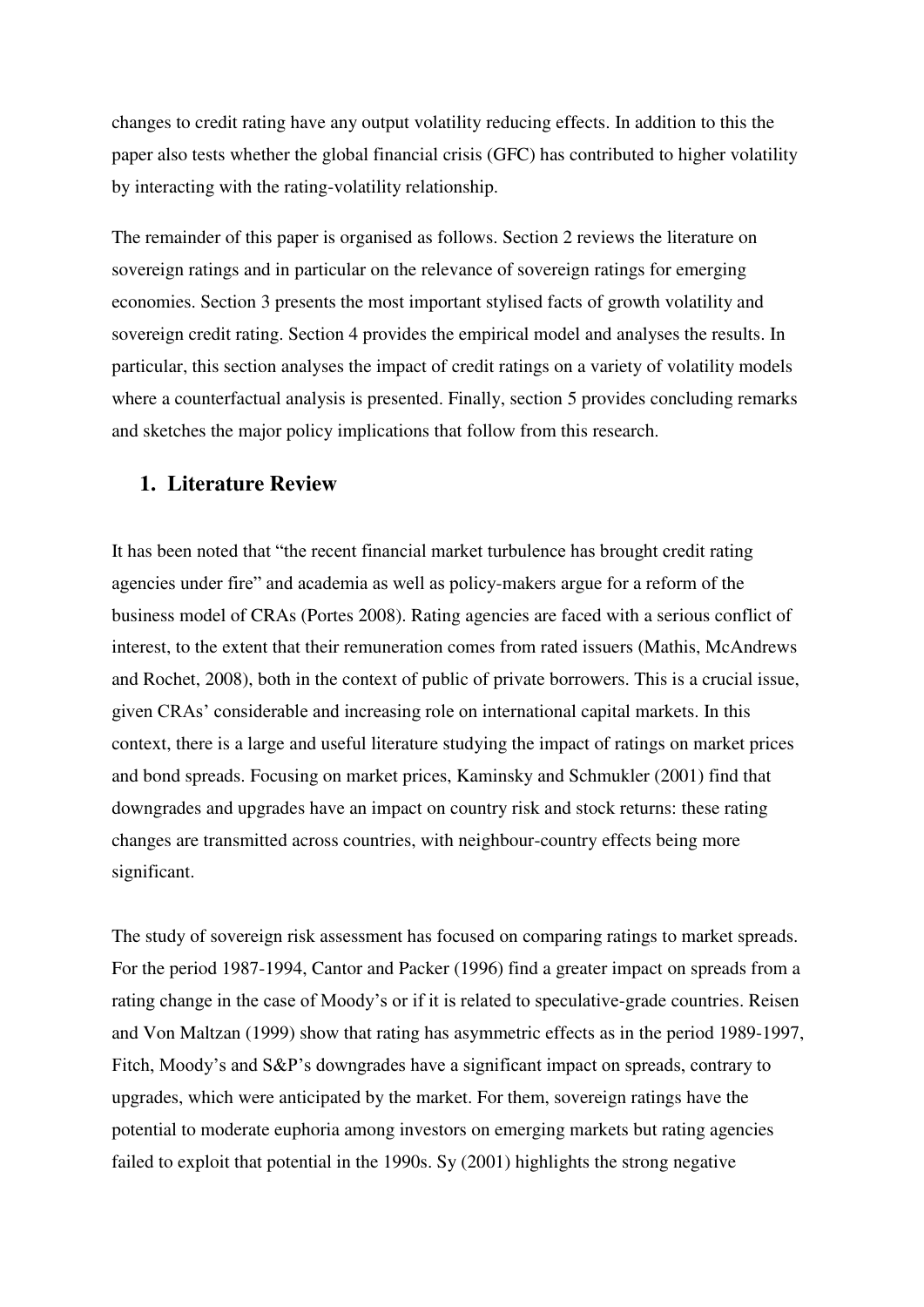relationship between ratings and EMBI+ spreads declines during periods of high risk aversion (e.g., 1997-1998). Mora (2006) examines Moody's and S&P's ratings and concludes that the procyclicality of ratings is not ascertained when considering the post Asian crisis years. Analyzing sovereign ratings issued by the three agencies for 1993-2007, Gaillard (2009) finds that the procyclicality of ratings was much sharper during periods of high risk aversion (1997-1998 in particular) than periods of low risk aversion (2005-2007). He also highlights the greater stability of Moody's ratings. In a different way, Cavallo et al (2008) develop a simple Hausman specification test and find that there is some informational content in sovereign ratings that is not completely captured by market spreads. Additional tests reinforce their conclusion that ratings matter. Lastly, going beyond the traditional "ratings vs. spreads" view, Roubini and Manasse (2005) present an original sovereign risk assessment methodology by using a binary recursive tree. This enables them to better discuss appropriate policy options to prevent crises.

### **2. Sovereign credit rating, macroeconomic volatility and the stylized facts**

 It can be seen from the reviews of the papers in section 3 that the focus of these has been analysing the effect of ratings on financial variables and not on the macroeconomic variables. Sovereign credit rating can have effects on macroeconomic volatility because higher credit rating improves a country's creditworthiness which lowers the cost of borrowing from the international market. This allows countries to borrow in bad times and thereby smooth consumption and reduce growth volatility. Sovereign credit rating can also serve as signal for the overall macroeconomic discipline of the economy, for instances a country with excessive deficit will be assigned a lower rating and vice versa. A high credit rating can signal of a disciplined macroeconomy boosting both domestic and foreign investors' confidence and thereby reducing investment volatility.

The paper uses monthly data on sovereign credit rating provided by Standard and Poor for the period of January 1996 to May 2010 in 76 developed and emerging economies. In Figure 1 the graphs of rating, changes in rating and growth volatility are combined together. The data are average values for all the countries in the sample. The first panel in Figure 1 shows the dynamics of credit ratings from 1996 to 2010. The red line indicates the time since when the global financial crisis (GFC) sets in. It can be seen that average monthly ratings have gone up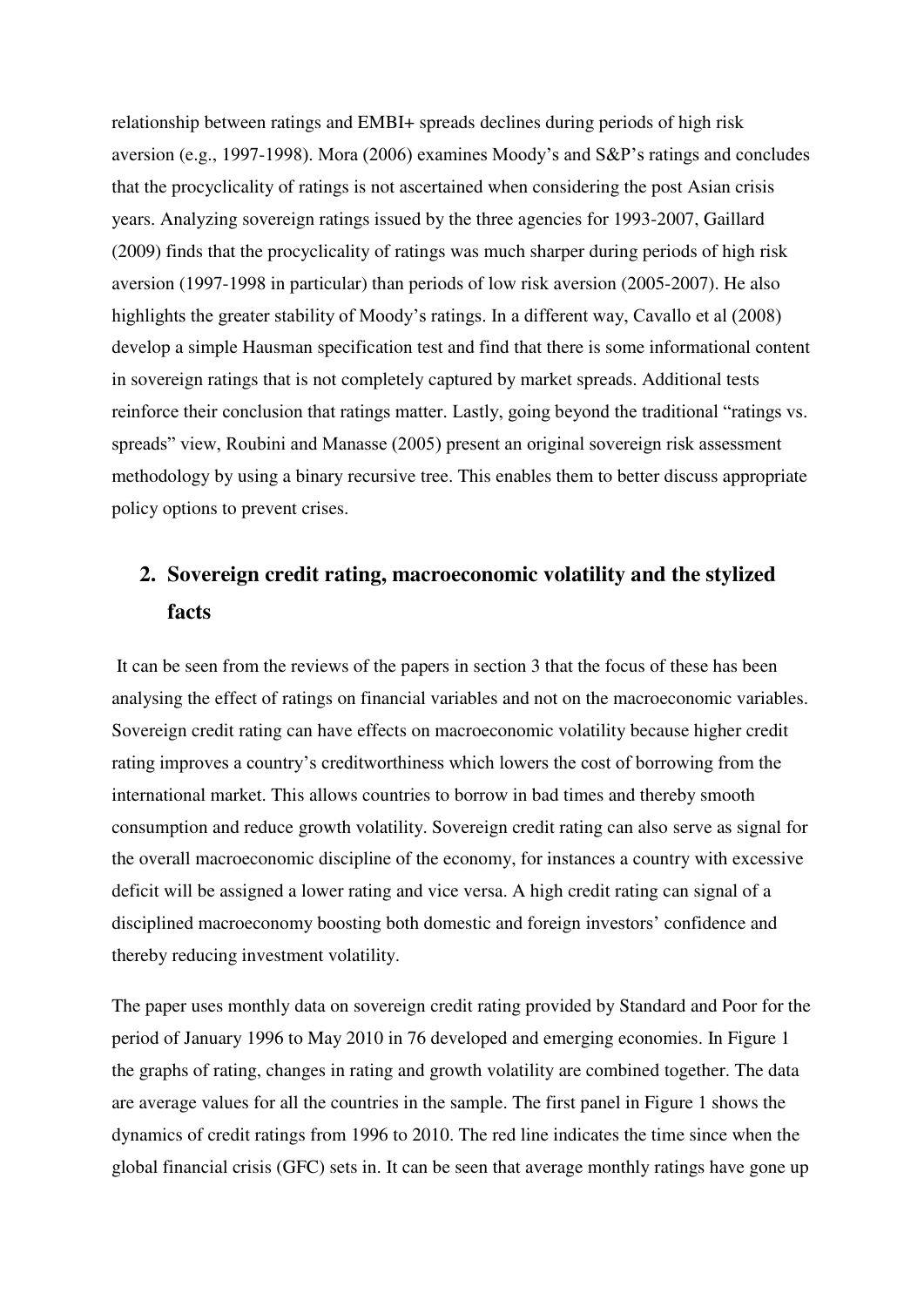through late 90s and early 00s and have remained more or less constant from the early months of 2000 until 2003. There seems to be gradual but fluctuating decline of ratings from late 2003 until 2006 when it starts rising again but only upto 2007 when GFC sets in coupled with a thorough decline in average ratings.



The second panel in Figure 1 shows the average changes in rating for the sample period. It can be seen that in the period prior to 2004, the frequency of positive changes in rating has been high compared with period from 2004 to 2010. In the latter period the frequency of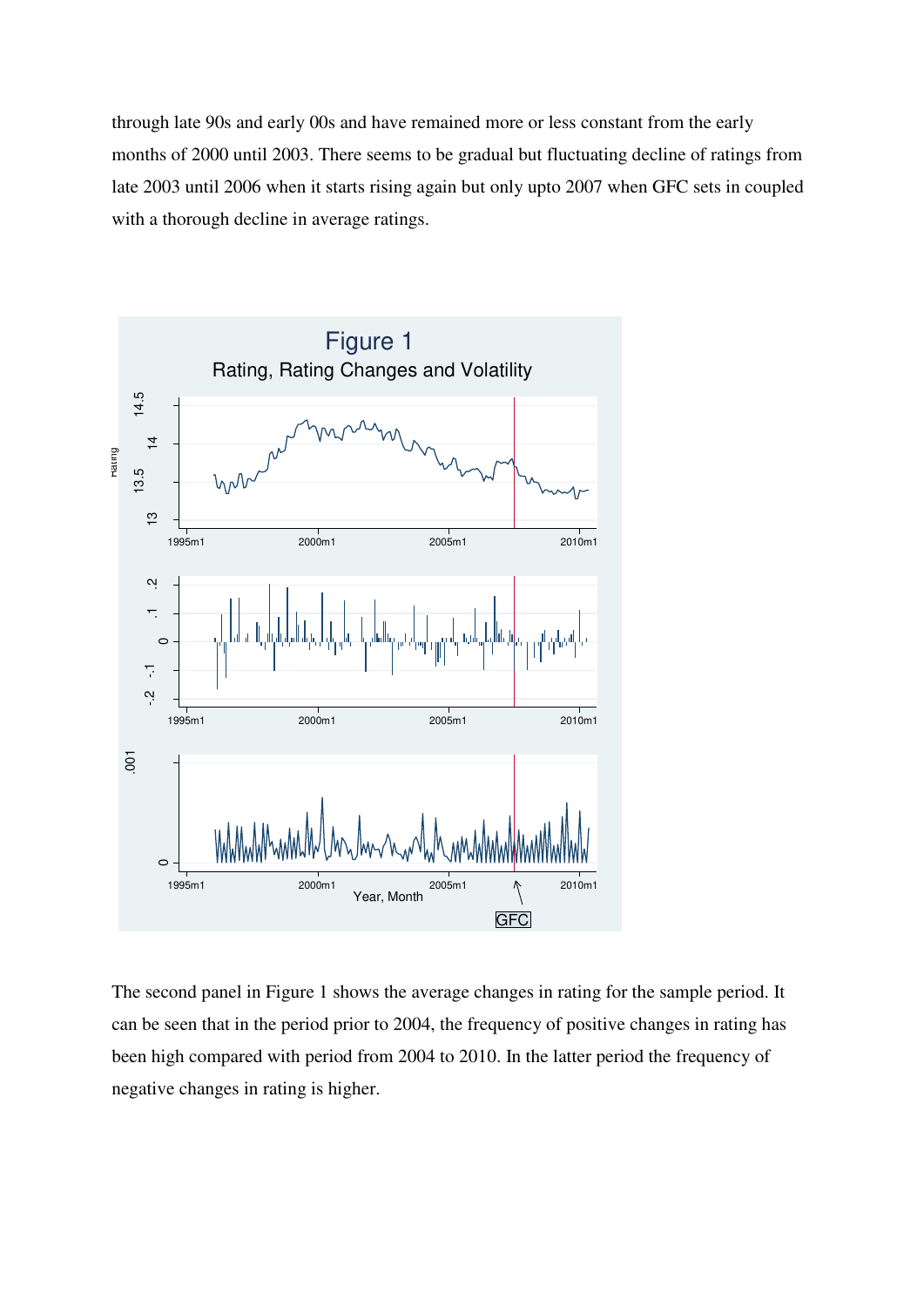The third panel of Figure 1 shows the dynamics of growth volatility for the same time period. Here there seems to three distinct phases. The early months of 1996 to 2000 is a period of high volatility followed a by relatively tranquil period from 2001 to 2004 where growth volatility has been rather less. From 2005 onward another high volatility period sets in continuing through the GFC with increasing in later period of 2010.

Given the pattern in these data there may be a possible link between rating and volatility. Before investigating it using an econometric model, it will be useful to combine the rating and its changes with volatility together in separate graphs. This is done in Figure 2 and 3 respectively. In Figure 2, sovereign credit rating and growth volatility are combined to see if there is any link between these two. It can be seen at the later part of the data credit rating is gradually falling while growth volatility is going up.



A similar analysis between volatility and changes in rating also shows a possible link between volatility and credit rating which can be seen from Figure 3 where growth volatility and changes in ratings graphs are combined. High positive changes in rating and low negative changes in rating are associated with higher growth volatility. From 1996:01 to  $2000:01 - a$ period of high growth volatility – the frequency of large positive changes in rating is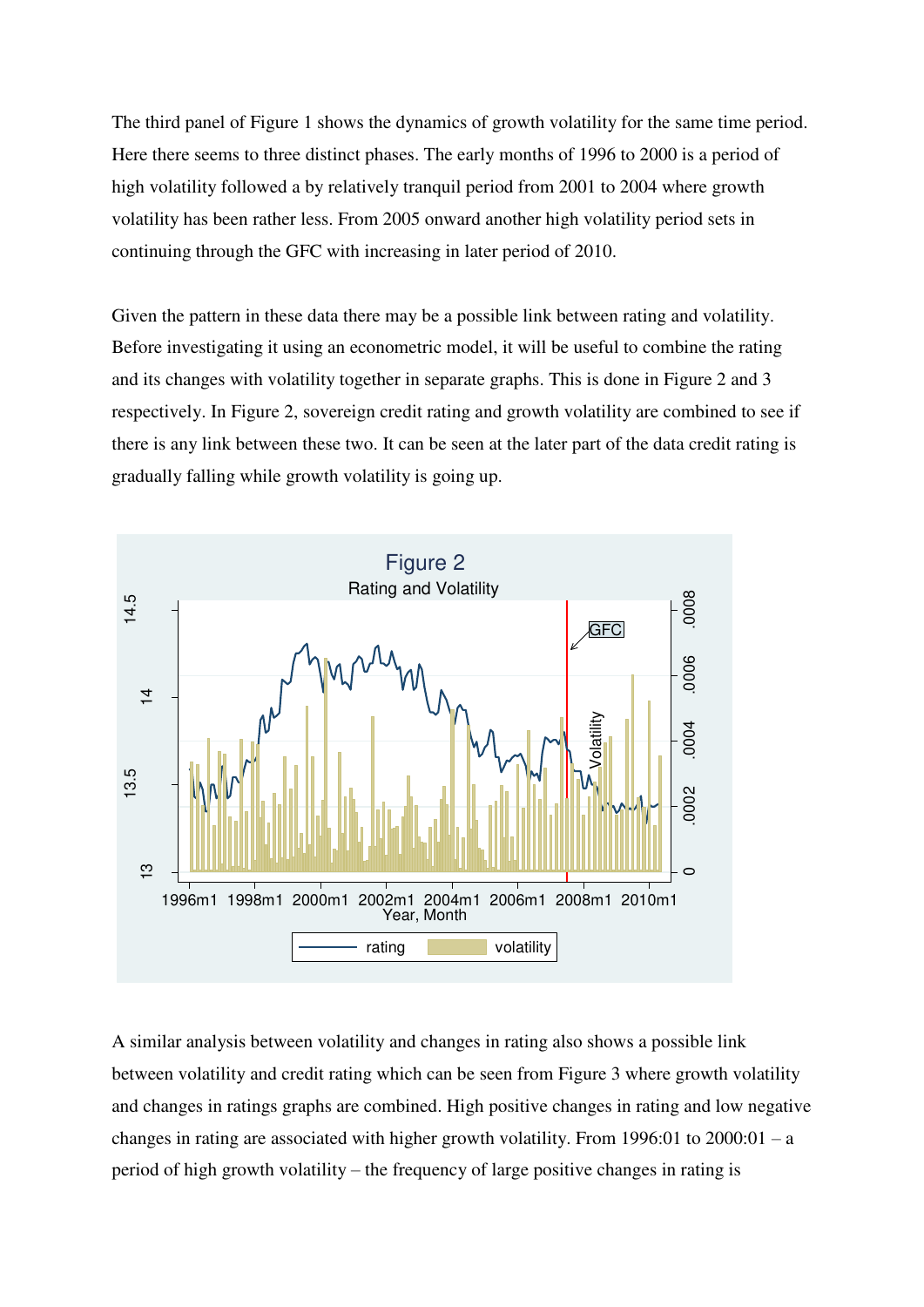prominent. Similarly, from 2005:01 to 2010:05 – another period of high growth volatility – the frequency of negative although low, changes in rating is more prominent.



Based on the analysis of the data provided in these data, it is possible to conclude that sovereign credit rating and growth volatility could be related as argued in the beginning of this section. The next section will present results based on a formal econometric model to see if there is any link between credit rating and growth volatility and if this relationship is robust.

#### **3. Econometric Model and Analysis of Results**

In order to facilitate understanding the link between rating and volatility, this section will undertake an empirical analysis of the key variables. The specification that will be estimated is as follows:

$$
VOL_{it} = \beta_0 + \beta_1 RATING_{it} + \beta_2 DRATING_{it} + \beta_3 GFC_i +
$$
  
\n
$$
\beta_4 (GFC \times DRATING)_{it} + \beta_6 X_{it} + u_{it}
$$
\n(1)

Where *VOL<sub>it</sub>* is volatility of growth of per capita real GDP, *RATING<sub>it</sub>* is sovereign credit rating, *DRATING<sub>it</sub>* is changes in sovereign credit rating, GFC (global financial crisis) is an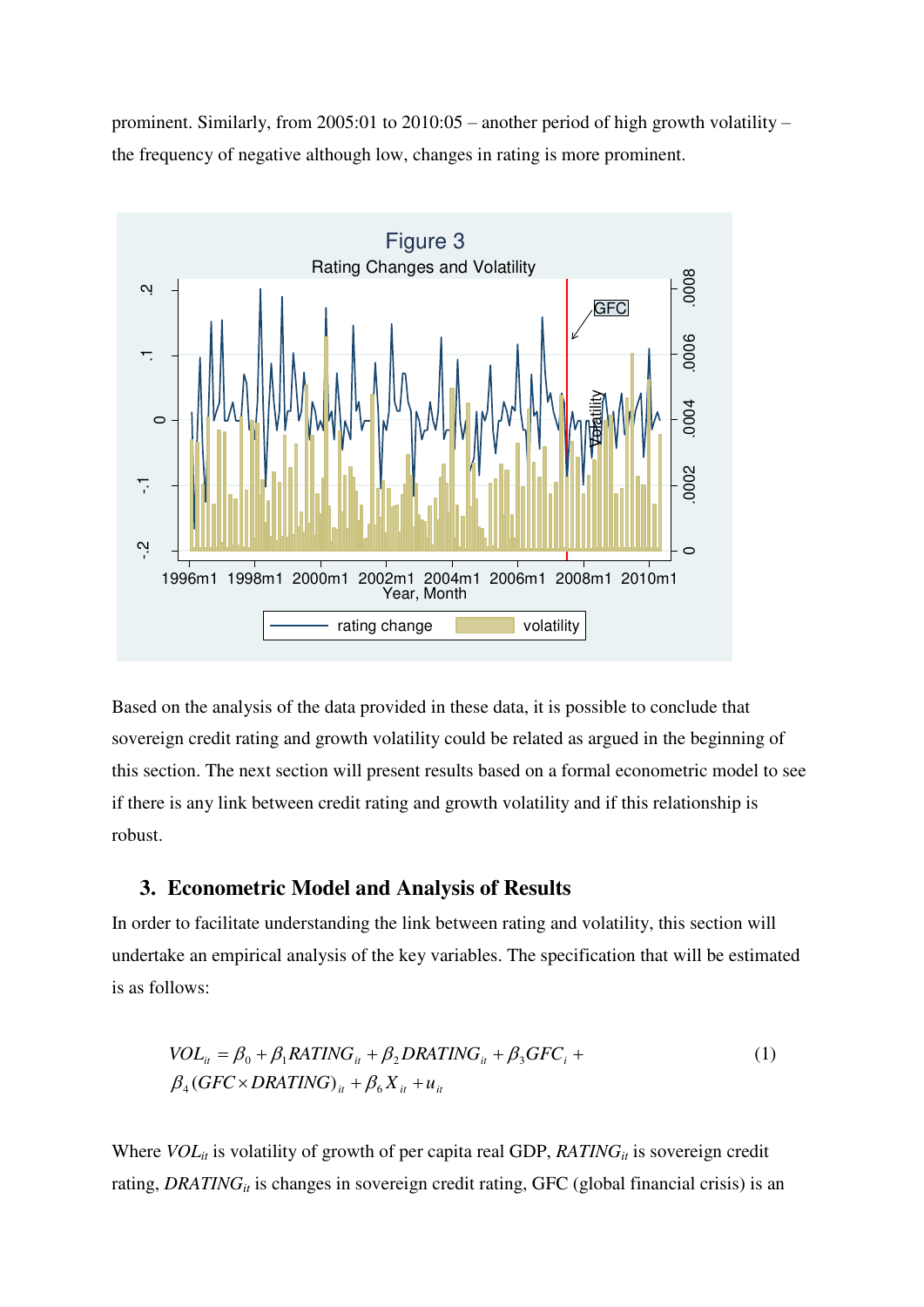indicator variable taking the value equal to 1 if the month is equal to July, 2007 to May 2010, and zero otherwise., *Xit* is a matrix of control variable which include price of oil (*OIL*) and number of stocks traded  $(TOCK)$  and  $u_{it}$  is the error term.

Expected signs of the estimated coefficients are as follows. Since credit rating and changes in credit rating are expected to reduce growth volatility, the expected signs of  $\beta_1$  and  $\beta_2$  are negative. The global financial crisis has created greater uncertainty and financial instability as a result the expected sign of *β3* is positive. The expected sign of *β4* which is the coefficient of the interacting term is a priori ambiguous. A positive coefficient will imply GFC has strengthened the rating – volatility relationship, and a negative coefficient will imply that it has weakened it. With regard to the control variables, it is expected that a higher oil price and increase in the number of stocks traded will increase growth volatility and hence the signs of their estimated coefficients would be positive.

The results of the estimation of equation (1) using a fixed effect estimator are presented in Table 1. At first the equation is estimated without interaction term and controlling for other variables, and then the controls are added. The estimated results without and with the control variables are in columns (1) and (2) respectively. It can be seen in column (1) that the sign of RATING is negative and significant. It can also be seen that coefficient of DRATING is also negative and significant at 1 percent. Both of these estimations show that credit rating is somehow negatively associated with growth volatility. The estimated coefficient of the variable GFC is positive as expected, but it is not significant. The robustness of these results depend on the addition of the interaction term and the control variables to the regression equation. This is done in column (2). It can be seen that the estimated coefficient of RATING is negative and remain same as before and also significant at 1 percent while there is only a very marginal increase of the magnitude in the estimated coefficient of DRATING but it is still negative and significant at 1 percent. As a result based on the current model, it can be concluded that credit rating has lead to reduction in growth volatility in this sample. The coefficient of GFC is almost similar to its previous value and it is still positive but insignificant. This does not give not sufficient ground to conclude that GFC had added to growth volatility. However, interesting result arises in estimation of the coefficient of interaction term which turns out to be negative although not significant at the conventional level (p-value  $= 0.101$ ).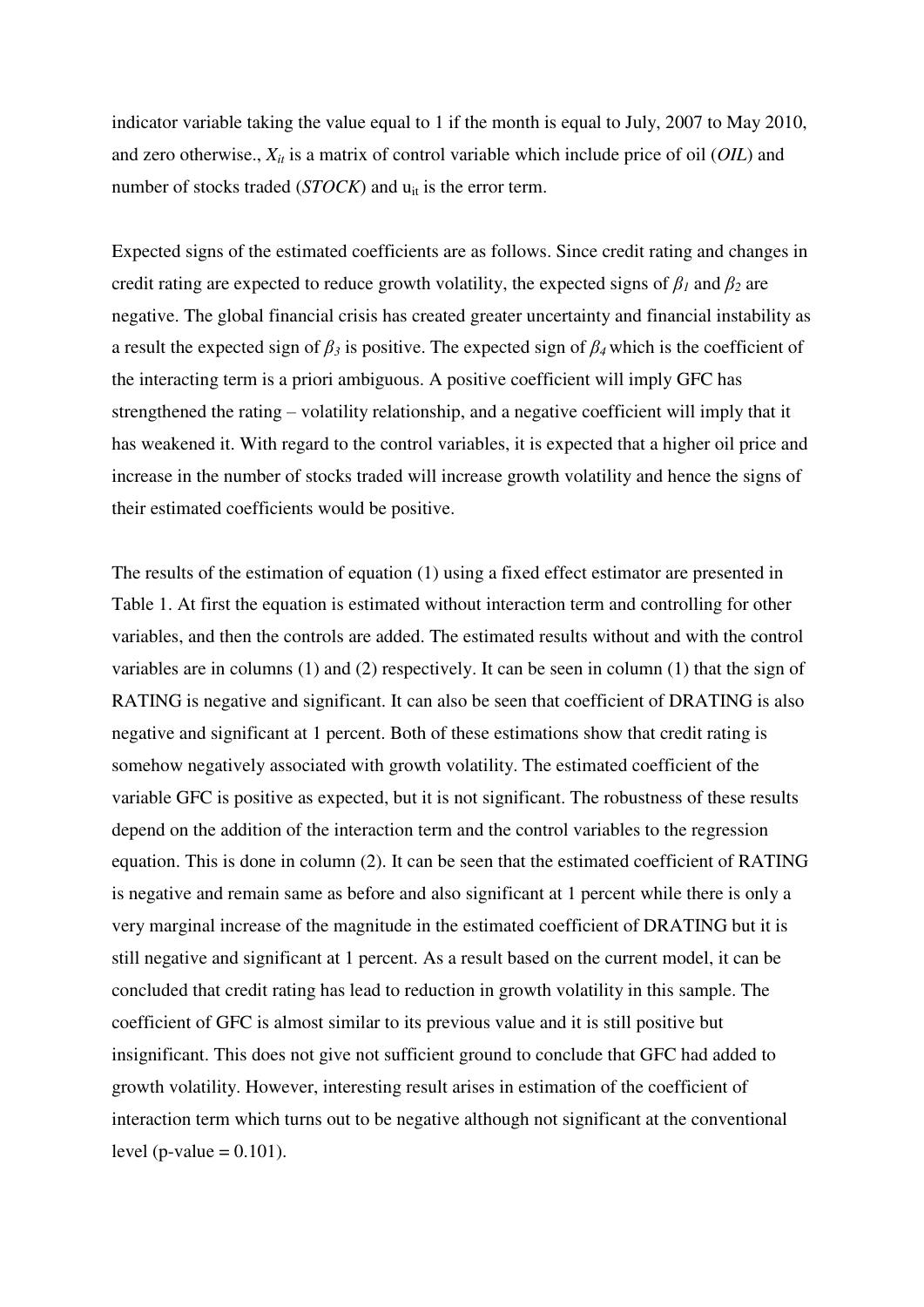|                                                                                     | Table 1       |                |
|-------------------------------------------------------------------------------------|---------------|----------------|
|                                                                                     |               |                |
| Dependent variable: Volatility of per capita GDP growth<br>(Fixed Effect Estimator) |               |                |
| <b>Regressor</b>                                                                    | (1)           | (2)            |
|                                                                                     |               |                |
| <b>RATING</b>                                                                       | $-0.000012$   | $-0.000012$    |
|                                                                                     | $(-3.60)$ *** | $(-3.14)$ ***  |
| <b>DRATING</b>                                                                      | $-0.000138$   | $-0.000105$    |
|                                                                                     | $(-4.36)$ *** | $(-2.80)$ ***  |
| <b>GFC</b>                                                                          | 0.000015      | 0.000013       |
|                                                                                     | (0.70)        | (0.59)         |
| GFC*DRATING                                                                         |               | $-0.000116$    |
|                                                                                     |               | $(-1.64)$      |
| OIL                                                                                 |               | $2.51e^{-06}$  |
|                                                                                     |               | $(2.44)$ **    |
| <b>STOCK</b>                                                                        |               | $-1.13e^{-16}$ |
|                                                                                     |               | $(-0.68)$      |
| <b>CONS</b>                                                                         | 0.000311      | 0.000296       |
|                                                                                     | $(6.74)$ ***  | $(6.29)$ ***   |
| <b>F-Statistics and Summary</b>                                                     |               |                |
| <b>Statistics</b>                                                                   |               |                |
| F-statistic testing coefficients                                                    |               |                |
| on DRATING                                                                          |               | 0.71           |
| (P-value)                                                                           |               | (0.398)        |
| $R^2$ (within)                                                                      | 0.0035        | 0.0042         |
| F-statistic (overall)                                                               | 11.59         | 6.95           |
| (P-value)                                                                           | (0.000)       | (0.000)        |
| No. of observation/countries                                                        | 10061/76      | 9952/76        |

The test of the joint significance of the DRATING variable turns out to be insignificant. Hence no conclusion can be made whether GFC has contributed to growth volatility by interacting with credit ratings. Among the control variables it is found oil price is also contributor to growth volatility because of the estimated coefficient of the OIL variable which positive and significant. The same cannot be concluded for the other control variable, because STOCK is insignificant.

The results in Table 1 which are analysed above will have to be taken with some degree of caution. The estimated coefficient may be biased because the variable RATING could be endogenous and be correlated with the error term. Moreover, because the 76 countries in sample are chosen from different regions across the world, there is possibility that the variance of the error term exhibits some form of heteroscedasticity. These two problems need to be addressed in order to have some meaningful results. Therefore to account for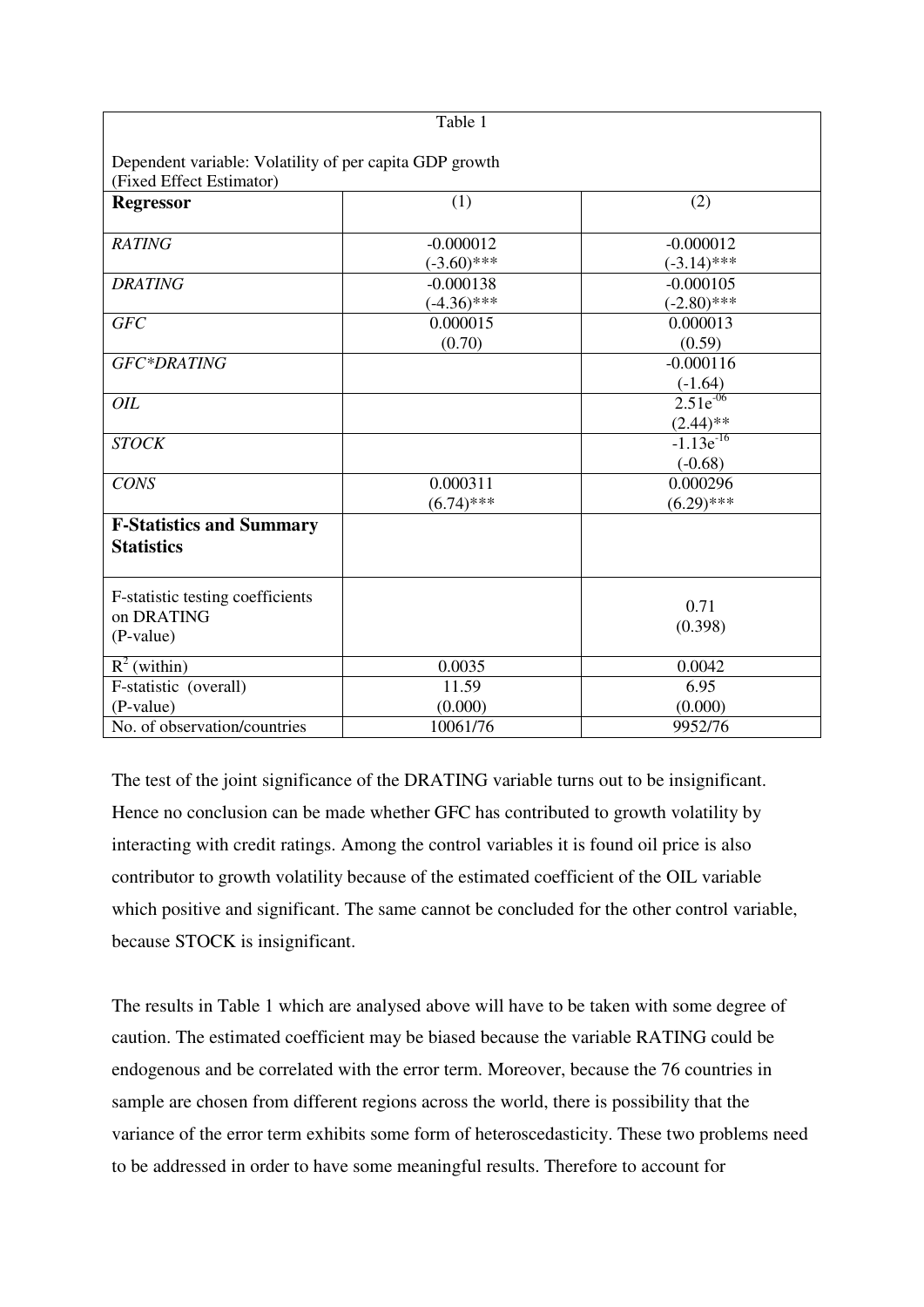endogeneity the equation (1) is estimated using an instrumental variable (IV) estimator using the following framework:

$$
VOL_{it} = \beta_0 + \beta_1 RATING_{it} + \beta_2 DRATING_{it} + \beta_3 GFC_i +
$$
  
\n
$$
\beta_4 (GFC \times DRATING)_{it} + \beta_6 X_{it} + u_{it}
$$
\n(2)

$$
RATING_{it} = \gamma_1 IV_{it} + v_{it} \tag{2.1}
$$

$$
E(RATINGit * uit) \neq 0 \text{ but } E(IVit * vit) = 0
$$
\n(2.2)

The results of the instrumental variables estimation of equation (2) are presented in Table (2). The first column presents the fixed effect-IV results correcting for endogeneity but assuming standard property of the error term. The variable RATING instrumented with economic risk, political risk and financial risk as measured in the international country risk guide (ICRG). The results are not too different from those found in the simple FE estimation in Table 1. Both the coefficients RATING and DRATING are negative and significant, implying that the volatility reducing effect of credit rating is robust. The coefficient of the GFC but insignificant as before and the estimated coefficient of the interaction between GFC and DRATING is negative but not significant at the conventional level. However, it can be noted that the test of the joint hypothesis the DRATING variable is clearly rejected. Hence it can be concluded that GFC does contribute to growth volatility by somehow interacting with the DRATING variable. The significance and signs of the estimated coefficients on the control variables OIL and STOCK are remains unchanged.

The estimation of the model with controlling for country specific heterogeneity implies that that there is no time effect. It is possible that some countries in the sample have fixed country effects while others have fixed time effects. This requires the use of the random effect estimator. In presence of endogeneity the method of estimation is the generalized two-stage least squares (G2SLS) procedure method suggested by Balestra and Varadharajan-Krishnakumar (1987). When the heteroscedasticity of the error term is corrected for within this framework the method of estimation is the error corrected generalized two-stage least squares (EC2SLS) suggested by Baltagi (1995). Columns (2) and (3) of Table presents the generalised 2SLS estimations. In column (2) the results of G2SLS estimation are presented. Note that there results almost very similar to those in column (1). RATING and DRATING have negative and significant coefficient as before, and for the first time the estimated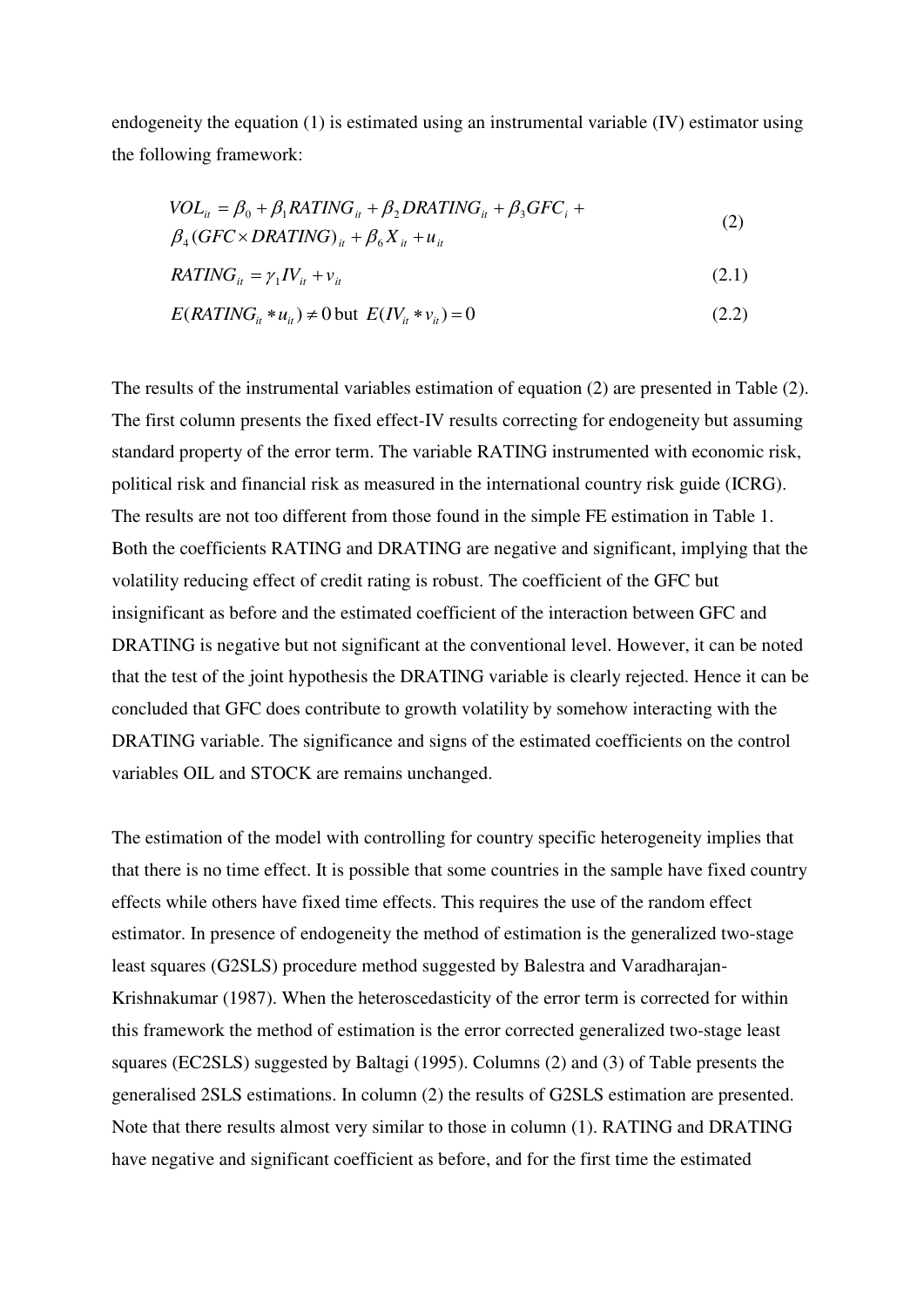coefficient on the interaction term (GFC\*DRATING) is significant at 10 percent level and the joint test on the coefficients on both DRATING is comfortably rejected. As a results it is now possible to conclude that GFC affects growth volatility by interacting with rating changes.

| Table 2                                                                                                                     |                  |                  |                  |
|-----------------------------------------------------------------------------------------------------------------------------|------------------|------------------|------------------|
| Dependent variable: Volatility of per capita GDP growth<br>(Instrumental Variable Estimator)<br>Endogenous variable: RATING |                  |                  |                  |
| <b>Regressor</b>                                                                                                            | (1)              | (2)              | (2)              |
|                                                                                                                             | FE-IV            | RE-G2SLS         | RE-EC2SLS        |
| <b>RATING</b>                                                                                                               | $-0.000013$      | $-0.000011$      | $-0.000012$      |
|                                                                                                                             | $(-3.13)$ ***    | $(-3.97)$ ***    | $(-3.79)$ ***    |
| <b>DRATING</b>                                                                                                              | $-0.000106$      | $-0.000104$      | $-0.000103$      |
|                                                                                                                             | $(-2.81)$ ***    | $(-2.76)$ ***    | $(-2.74)$ ***    |
| <b>GFC</b>                                                                                                                  | 0.000014         | 0.000010         | 8.95e-06         |
|                                                                                                                             | (0.64)           | (0.46)           | (0.41)           |
| GFC*DRATING                                                                                                                 | $-0.000114$      | $-0.000116$      | $-0.000117$      |
|                                                                                                                             | $(-1.61)$        | $(1.65)^*$       | $(-1.65)*$       |
| OIL                                                                                                                         | 2.60e-06         | 1.03e-06         | 2.65e-06         |
|                                                                                                                             | $(2.51)$ **      | $(2.57)$ **      | $(2.57)$ **      |
| <b>STOCK</b>                                                                                                                | $-1.44e-16$      | $-5.40e-17$      | $-3.18e-17$      |
|                                                                                                                             | $(-0.84)$        | $(-0.36)$        | $(-0.21)$        |
| <b>CONS</b>                                                                                                                 | 0.000329         | 0.000299         | 0.000314         |
|                                                                                                                             | $(5.74)$ ***     | $(7.59)$ ***     | $(6.97)$ ***     |
| $\chi^2$ -Statistics and                                                                                                    |                  |                  |                  |
| <b>Summary Statistics</b>                                                                                                   |                  |                  |                  |
| $\chi^2$ -statistic testing<br>coefficients on DRATING<br>(P-value)                                                         | 13.50<br>(0.000) | 13.65<br>(0.000) | 13.51<br>(0.000) |
| $R^2$ (within)                                                                                                              | 0.0044           | 0.0044           | 0.0044           |
| Wald $-\chi^2$                                                                                                              | 300.00           | 45.68            | 44.41            |
| (P-value)                                                                                                                   | (0.000)          | (0.000)          | (0.000)          |
| No. of observation/countries                                                                                                | 9809/76          | 9809/76          | 9809/76          |

In column (2) the variance of the error term is assumed to be homoscedastic. This assumption is relaxed, and column (3) provides the estimation of equation (2) using EC2SLS estimator where the variance of the error term is allowed to vary across countries. It can be seen that correcting for both endogeneity and heteroscedasticity, the link between rating and volatility is still negative – the estimated coefficients on RATING and DRATING are negative and significant. Also the estimated coefficient of the interaction term is also significant. Therefore it can be concluded that the volatility reducing effects of sovereign credit rating is robust to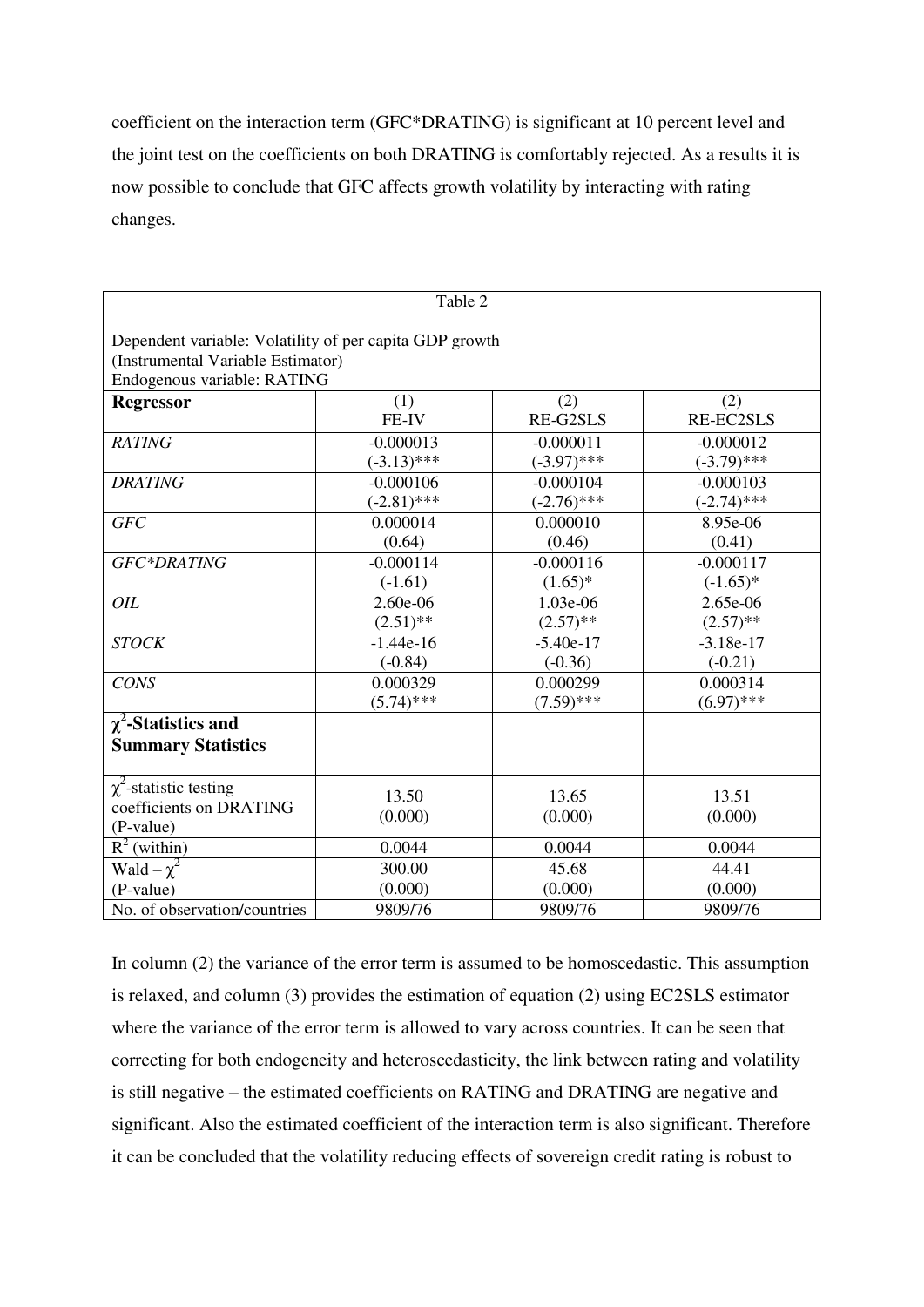alternative estimators and also that the global financial crisis has contributed to the volatility of growth of output by weakening this relationship.

In estimating equations (1) and (2), the depended variable was volatility of per capita GDP growth which is calculated as the squared deviation of actual growth from the mean. This is a overall measure of output variability. Perhaps even more important are the economic downturns that occur periodically and have long characterised market economies. To analyse the link between rating and economic downturn, a probit analysis is performed on the same data. The estimated model is slightly different from the previous ones which is as follows:

$$
DOWN_{it} = \beta_0 + \beta_1 RATING_{it} + \beta_2 DRATING_{it} + \beta_3 GFC_i +
$$
  

$$
\beta_4 (GFC \times DRATING)_{it} + \beta_6 X_{it} + u_{it}
$$
 (3)

The right hand side variables are same as before but the depended variable DOWN has been transformed into a binary one where it takes a value equal to 1 when per capita GDP growth is negative or 0 when growth is positive. This allows to analyse if credit ratings has any implication negative growth only. The probit results are summarised in Table (3), where column (1) represents the population-averaged probit estimation of equation (3) and column (2) represents the random effect estimations. The results are not promising compared to has been found so far. However, it can be seen that in both estimations the coefficient on RATING is found to be negative and significant at 10 percent. So there is some evidence, albeit very weak, that credit rating can also lead to reduction in economic downturn.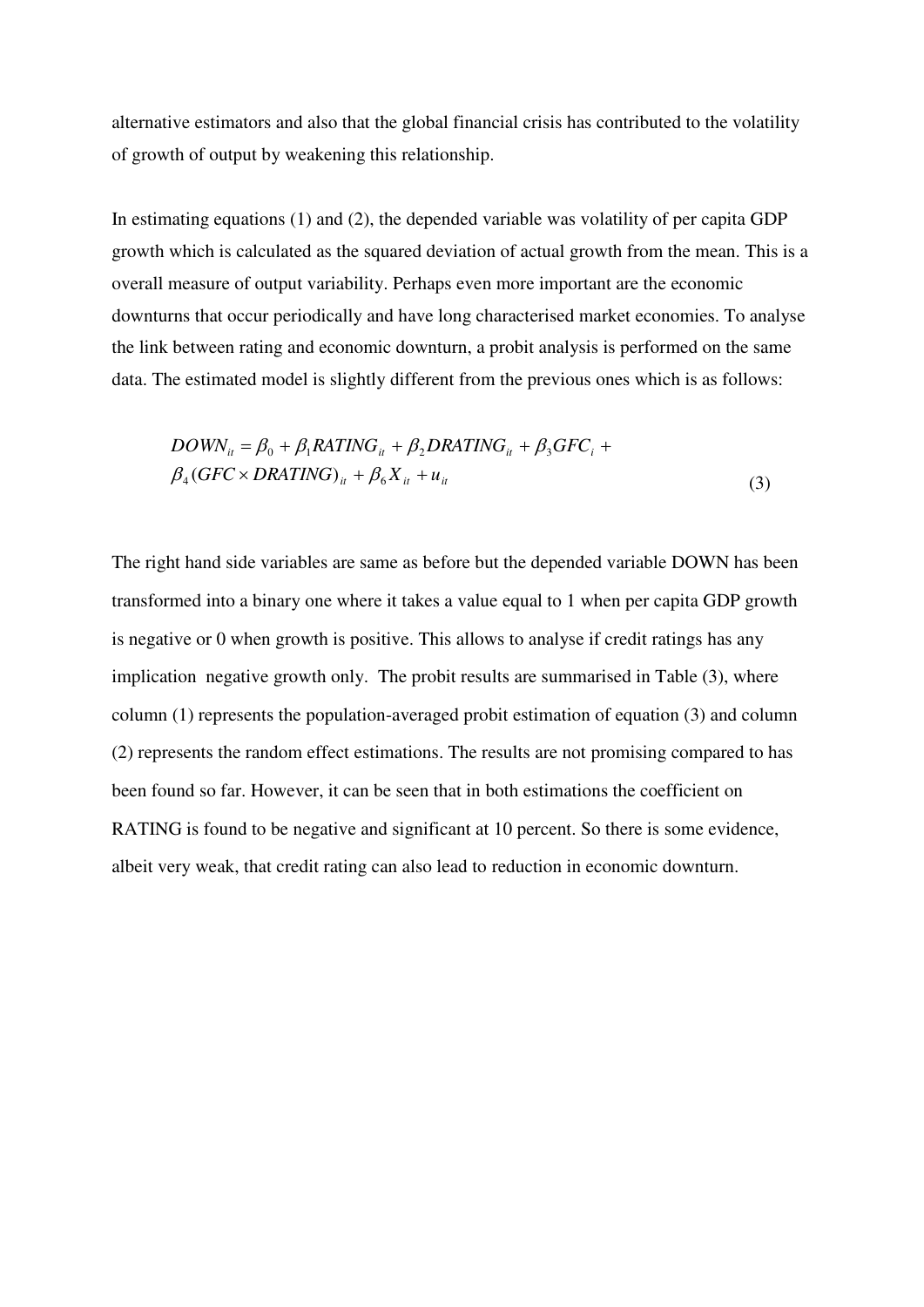|                                    | Table 3                                                                                                |                             |
|------------------------------------|--------------------------------------------------------------------------------------------------------|-----------------------------|
| otherwise 0)<br>(PROBIT Estimator) | Dependent variable: Binary variable when per capita GDP growth is negative, dependent variable $= 1$ ; |                             |
| <b>Regressor</b>                   | (1)<br>Population-Averaged                                                                             | (2)<br><b>RE</b>            |
| <b>RATING</b>                      | $-0.0145$<br>$(-1.79)^*$                                                                               | $-0.0144$<br>$(-1.70)*$     |
| <b>DRATING</b>                     | $-0.1012$<br>$(-1.42)$                                                                                 | $-0.1013$<br>$(-1.33)$      |
| <b>GFC</b>                         | $-0.1190$<br>$(-1.22)$                                                                                 | $-0.1205$<br>$(-1.22)$      |
| GFC*DRATING                        | 0.0163<br>(0.09)                                                                                       | 0.0162<br>(0.09)            |
| OIL                                | 0.0039<br>(0.89)                                                                                       | 0.0037<br>(0.84)            |
| <b>STOCK</b>                       | 3.05e-13<br>(0.60)                                                                                     | 3.17e-13<br>(0.60)          |
| <b>CONS</b>                        | $-2.1560$<br>$(-19.19)$ ***                                                                            | $-2.1823$<br>$(-17.41)$ *** |
| <b>Summary Statistics</b>          |                                                                                                        |                             |
| Log likelihood                     |                                                                                                        | $-551.7714$                 |
| No. of observation/countries       | 10609/76                                                                                               | 10609/76                    |

The final model presented in this paper to analyse the rating – volatility link is based on the observation that there could be simultaneity between them—just as rating can affect volatility; it can also get affected by volatility. A simultaneous relationship between credit rating and volatility requires an appropriate model and estimator to be used which accounts for this joint determination of both rating and volatility by modelling them simultaneously. With these objectives the following model is estimated:

$$
VOL_{ii} = \beta_0 + \beta_1 RATING_{ii} + \beta_2 DRATING_{ii} + \beta_3 GFC_i +
$$
  
\n
$$
\beta_4 (GFC \times DRATING)_{ii} + \beta_6 X_{ii} + u_{ii}
$$
  
\n
$$
RATING_{ii} = \delta_0 + \delta_1 VOL_{ii} + \delta_2 MONEY + \delta_3 INF + \delta_4 COMPRISK +
$$
  
\n
$$
\delta_5 LGDP + \delta_6 GROWTH + \delta_7 VINF + \varepsilon_{ii}
$$
\n(4.2)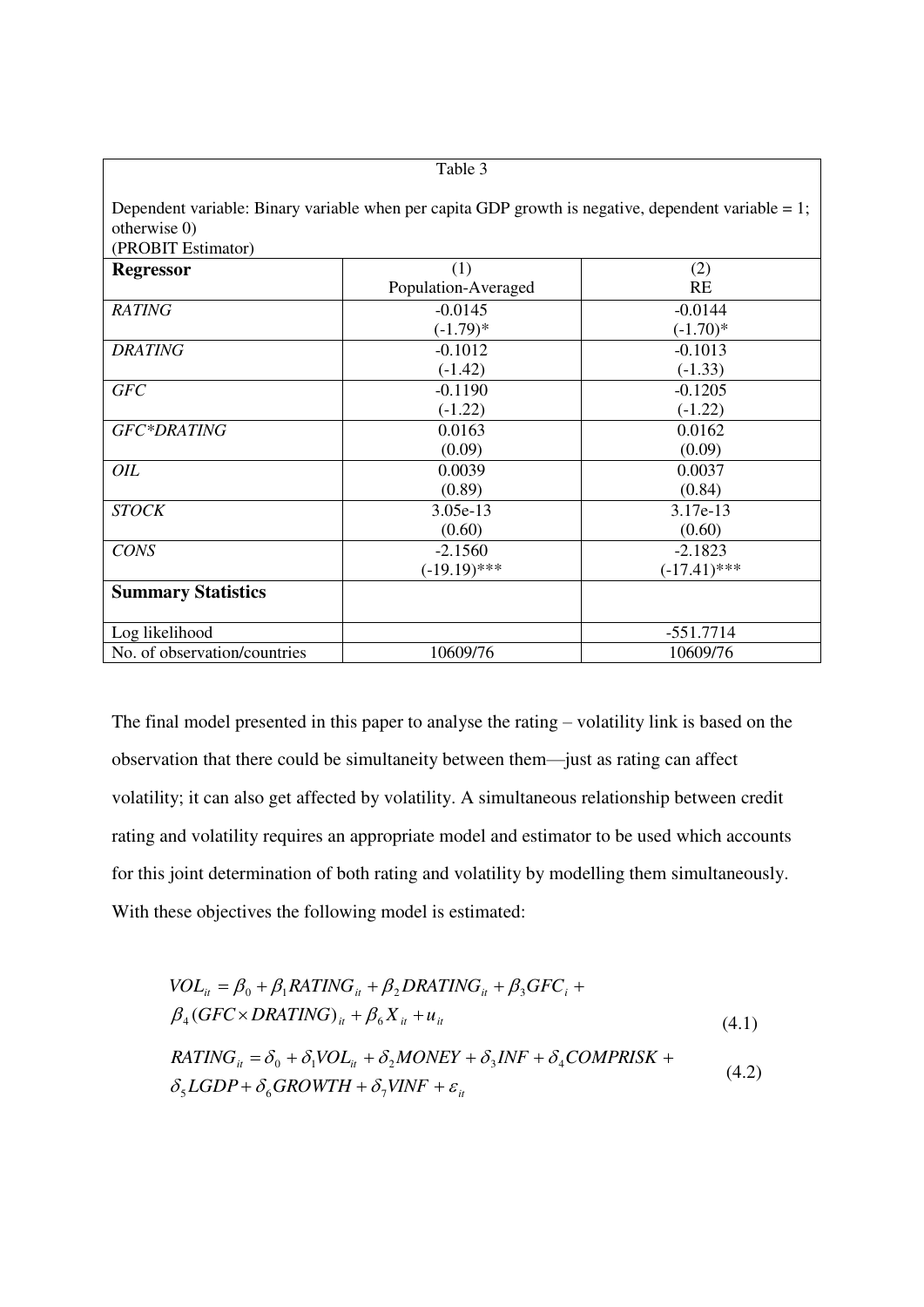The variables in equation (4.1) are same as before and some of the variables in equation (4.2) are new and they have been as determinants of sovereign credit ratings. MONEY is monetary policy stand, INF is rate of inflations, COMPRISK is composite risk as measured in ICRG, LGDP stands for log of GDP, GROWTH is for per capita GDP growth, and VINF is volatility of inflation. Equations (4.1) and (4.2) are jointly estimated as a system using the three stage least square estimator and the results are presented in Table 4. Column (1) presents the estimated coefficients of the volatility equation. It can be seen that the signs of the estimated coefficients and their significance are very similar to those in Table 3. In particular, the estimated coefficient of RATING and DRATIING are negative and significant as they have been before conforming the notion that credit rating contributes to lower growth volatility. What is also seen from column is that the estimated coefficient on the interaction term (GFC\*DRATING) is negative and significant. The joint test on the coefficients of DRATING clearly rejects the null. This leads to the conclusion that whilst the direct effect of GFC on growth volatility has been insignificant, the indirect of GFC has been its contribution towards it by weakening the volatility reducing effect of credit rating. Among the control variable, oil prices have consistently contributed towards increased volatility of output by having a positive and significant coefficients in all specifications.

In column (2) the estimated coefficients of the RATING equation is presented. It can be seen that volatility itself is a major determinant of credit rating because the estimated sign of VOL is negative and significant. This implies volatility will lead to reduced ratings. With regard to policy the variables MONEY, INF and VINF seem to be important as these can instruments for conducting monetary policy. The variable MONEY which is an indicator variable set equal to one if the short-term interest rate was increased (until the next interest rate cut), zero otherwise represents the monetary policy stance of the authority. With a positive and significant estimated coefficient on this variable it can be concluded that a increase in short term rate before it is reduced next can increase credit rating because it shows the commitment of the monetary authority to discipline the economy. On the contrary high inflation and inflation volatility can lead to lower credit rating as can be seen from the estimated coefficients on INF and VINF are negative and significant at 1 percent. High inflation and volatility of inflation represents an unstable macroeconomic environment which leads to decrease in sovereign.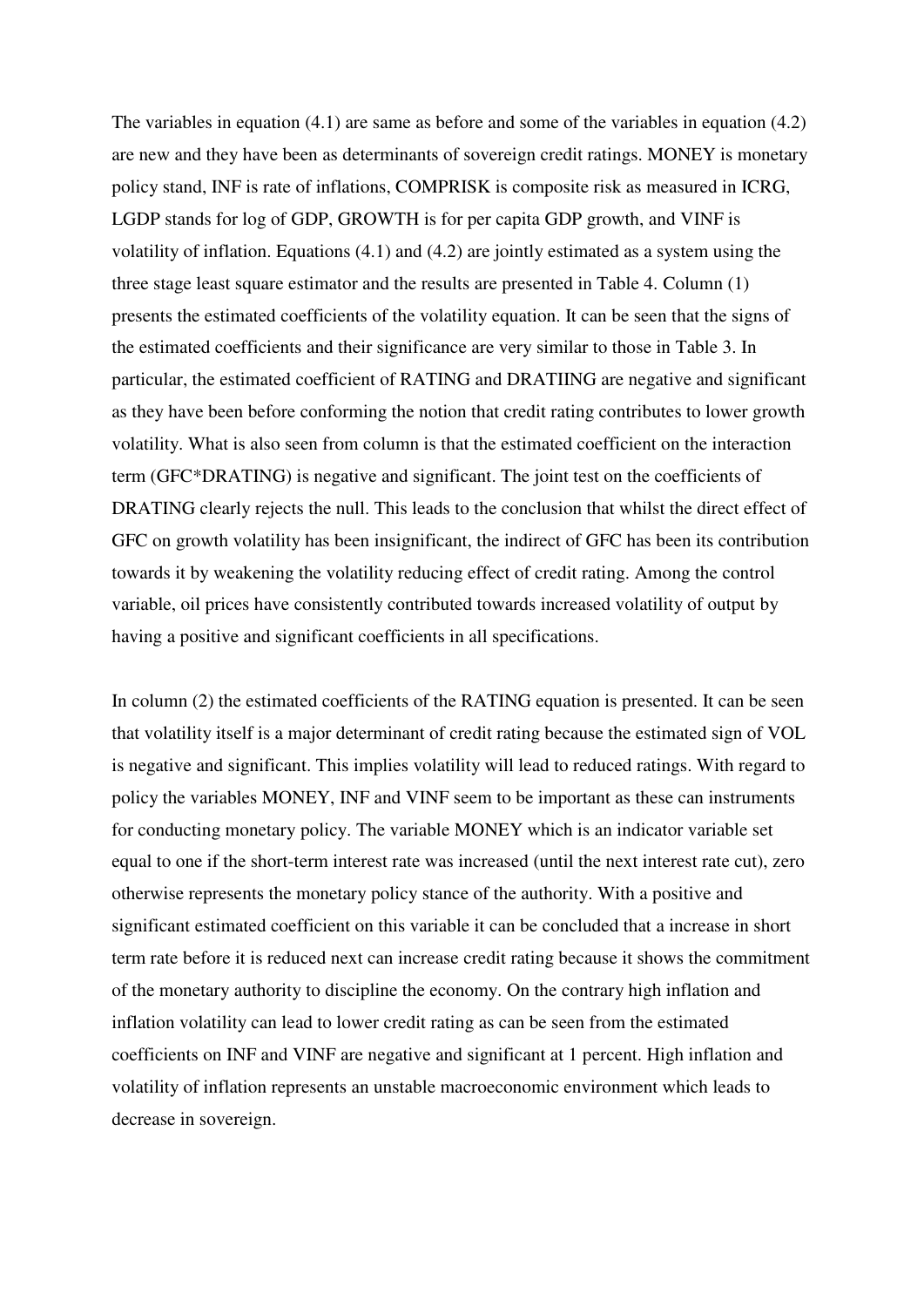|                                                                   | Table 4           |               |
|-------------------------------------------------------------------|-------------------|---------------|
| Dependent variables: Volatility of per capita GDP growth, Rating  |                   |               |
| (Three stage least square (3SLS) estimator)                       |                   |               |
| Endogenous Variables: Volatility of per capita GDP growth, Rating |                   |               |
| <b>Regressor</b>                                                  | (1)               | (2)           |
|                                                                   | <b>VOLATILITY</b> | <b>RATING</b> |
| <b>RATING</b>                                                     | $-0.000015$       |               |
|                                                                   | $(-6.47)$ ***     |               |
| <b>DRATING</b>                                                    | $-0.000105$       |               |
|                                                                   | $(-2.65)$ ***     |               |
| <b>GFC</b>                                                        | 9.50e-06          |               |
|                                                                   | (0.41)            |               |
| GFC*DRATING                                                       | $-0.000126$       |               |
|                                                                   | $(-1.69)*$        |               |
| OIL                                                               | 2.76e-06          |               |
|                                                                   | $(2.46)$ **       |               |
| <b>STOCK</b>                                                      | 2.10e-17          |               |
|                                                                   | (0.884)           |               |
| <b>VOLATILITY</b>                                                 |                   | $-11.6914$    |
|                                                                   |                   | $(-4.02)$ *** |
| <b>MONETARY POLICY STANCE</b>                                     |                   | 0.36735       |
|                                                                   |                   | $(8.02)$ ***  |
| <b>INFLATION</b>                                                  |                   | $-0.22152$    |
|                                                                   |                   | $(-6.59)$ *** |
| <b>COMPRISK</b>                                                   |                   | 0.33421       |
|                                                                   |                   | $(73.37)$ *** |
| LOG(GDP)                                                          |                   | 1.43645       |
|                                                                   |                   | $(51.11)$ *** |
| <b>GDP GROWTH</b>                                                 |                   | 0.05054       |
|                                                                   |                   | (0.02)        |
| <b>INFLATION VOLATILITY</b>                                       |                   | $-0.17487$    |
|                                                                   |                   | $(-7.47)$ *** |
| <b>CONS</b>                                                       | 0.000356          | $-20.8765$    |
|                                                                   | $(10.82)$ ***     | $(82.71)$ *** |
| $\chi^2$ -Statistics and Summary<br><b>Statistics</b>             |                   |               |
|                                                                   |                   |               |
| $\chi^2$ -statistic testing coefficients                          | 9.16              |               |
| on DRATING                                                        | (0.002)           |               |
| (P-value)<br>$\mathbf{R}^2$                                       | 0.0075            |               |
|                                                                   |                   | 0.8269        |
| <b>RMSE</b>                                                       | 0.0009<br>71.38   | 2.0859        |
| $\chi^2$ -statistic (overall)                                     |                   | 42420.35      |
| (P-value)                                                         | (0.000)           | (0.000)       |
| No. of observation/countries                                      | 8873/76           | 8873/76       |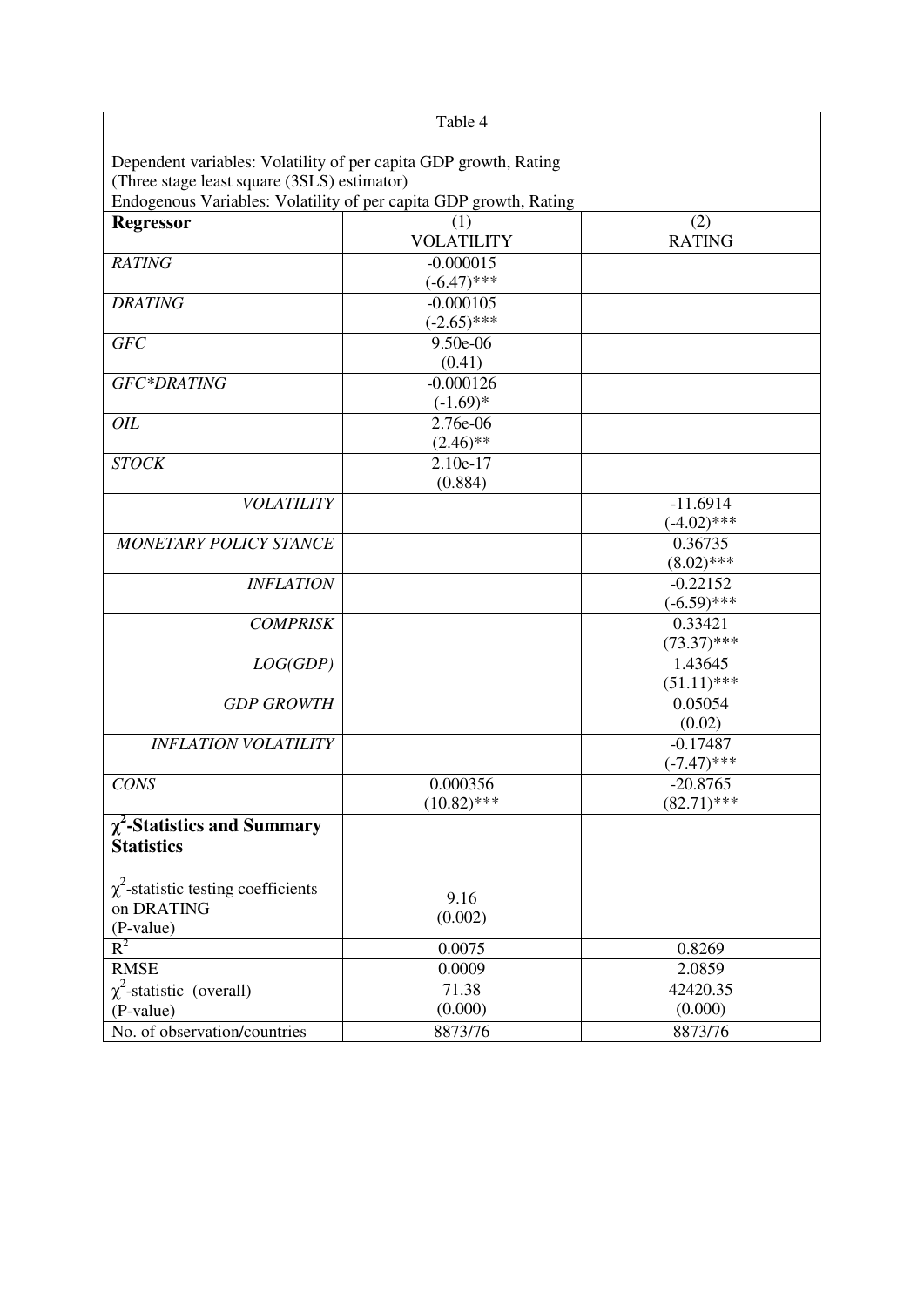#### **4. Sovereign Credit Rating and Growth Volatility: The Missing Link**

In the preceding sections an attempt has been made to empirically establish a link between credit rating and growth volatility. The evidence confirms that such a relation exists and that it is robust. In this last we make an attempt to explain why credit rating decreases volatility of output. The mechanism by which the effect of credit ratings fall on to the real sector of the economy can be attributed on its impact on the sovereign credit default swap (CDS) spread. That is sovereign credit rating changes cause higher volatility in the sovereign CDS spreads exacerbating the uncertainty of the market's perception on whether a sovereign is going to default which has real economic consequences and thus can affect output volatility.

|                                                        |                            | Table 5       |               |                       |
|--------------------------------------------------------|----------------------------|---------------|---------------|-----------------------|
| Rating Changes and Sovereign CDS spread and volatility |                            |               |               |                       |
| Variables                                              | <b>Dependent Variables</b> |               |               |                       |
|                                                        | CDS Spread                 |               |               | <b>CDS</b> Volatility |
| <b>RATINGS</b>                                         | $-0.00329$                 | $-0.00323$    | $-0.00053$    | $-0.00054$            |
|                                                        | $(-3.23)$ ***              | $(-3.27)$ *** | $(-2.82)$ *** | $(-2.80)$ ***         |
| <b>DRATING</b>                                         | $-0.01219$                 |               | $-0.00383$    |                       |
|                                                        | $(-2.13)$ **               |               | $(-2.08)$ **  |                       |
| <b>POSITIVE</b>                                        |                            | $-0.00275$    |               | $-0.00228$            |
| <b>DRATING</b>                                         |                            | $(-0.62)$     |               | $(-0.68)$             |
| <b>NEGATIVE</b>                                        |                            | 0.05657       |               | 0.01181               |
| <b>DRATING</b>                                         |                            | $(2.86)$ ***  |               | $(2.41)$ **           |
| OIL                                                    | $-0.00033$                 | $-0.00032$    | $-0.00015$    | $-0.00015$            |
|                                                        | $(-2.63)$ ***              | $(-2.60)$ *** | $(-7.90)$ *** | $(-7.85)$ ***         |
| <b>GROWTH</b>                                          | $-0.22144$                 | $-0.21677$    | $-0.08027$    | $-0.07826$            |
|                                                        | $(-3.55)$ ***              | $(-3.45)$ *** | $(-2.22)$ **  | $(-2.17)$ **          |
| <b>INFLATION</b>                                       | 0.05427                    | 0.52667       | 0.02765       | 0.02744               |
|                                                        | $(2.17)$ **                | $(2.10)$ **   | $(15.73)$ *** | (15.55)               |
| <b>CONS</b>                                            | 0.05808                    | 0.05659       | 0.00741       | 0.00731               |
|                                                        | $(4.00)$ ***               | $(4.05)$ ***  | $(2.38)$ **   | $(2.34)$ **           |
| NO. OF                                                 | 4530/70                    | 4530/70       | 4530/70       | 4530/70               |
| <b>OBS/GROUPS</b>                                      |                            |               |               |                       |
| WALD $\chi^2$ -statistic                               | 19.73                      | 8.99          | 29.52         | 12.55                 |
|                                                        | (0.001)                    | (0.109)       | (0.000)       | (0.050)               |
| WITHN $R^2$                                            | 0.266                      | 0.105         | 0.276         | 0.106                 |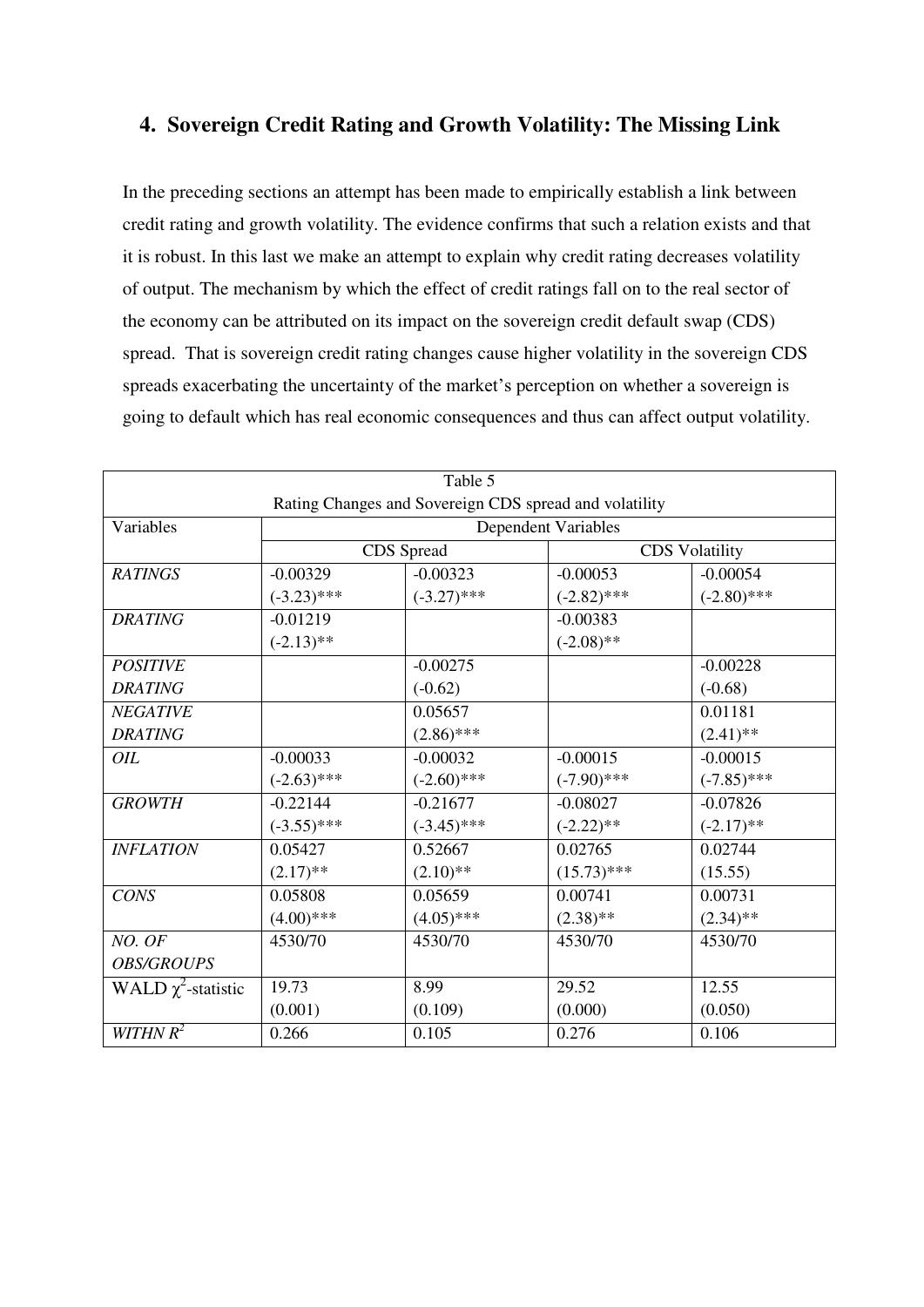In Table 5 we report generalised least square (GLS) estimates on the effects of credit ratings changes on both CDS spread and CDS spread volatility. Our variable of interest is DRATING. We also create a new variable POSITIVE DRATING which is an indicator variables taking value equal to 1 when DRATING is positive. Similarly for NEGATIVE DRATING but when change in rating is negative. We also use oil price (OIL), GDP growth per capita and inflation rate as control variables. The findings show that credit rating changes have a negative impact on CDS spread and on its volatility. This can be seen from the coefficient on DRATING which is negative and significant. However what is interesting is to note that this effect is asymmetric. The effect of positive change in ratings is negative but insignificant. But the effect of negative changes in ratings is positive and significant, that is only negative changes in rating increases both CDS spread and its volatility. However, since on the aggregate DRATING lowers CDS spread and CDS spread volatility, sovereign credit rating changes can help reduce uncertainty in the overall macroeconomy and thus cause to lower output volatility.

#### **5. Conclusion**

The empirical fact that output volatility may induce lower growth (Ramey and Ramey, 1995) is an important finding for policy makers because reducing growth volatility can be a key target via which one of the main objectives of macroeconomic policies – higher economic growth – can be achieved. As a result it has become crucial to understand what determines growth volatility. Using monthly data from January 1996 up to May 2010 for a panel of 76 developed and emerging economies and adopting an instrumental variable estimation technique by correcting for both heterogeneity and endogeneity (correlation between the regressors and the idiosyncratic error) using the generalized two-stage least squares (G2SLS, EC2SLS) procedure method suggested by Balestra and Varadharajan-Krishnakumar (1987) and Baltagi (1995), this paper provides empirical evidence that an alternative channel via which growth volatility is reduced is through increases in sovereign country ratings. The paper also provides a new insight on the effect of global financial crisis (GFC) that it has contributed towards increased macroeconomic volatility by weakening this volatility reducing effect of sovereign country rating. Acknowledging the simultaneity between rating and volatility where output volatility may be a determining factor for sovereign country rating, the paper adopts a system approach and uses three stage least square (3SLS) estimator and finds that volatility reducing effect of country credit rating is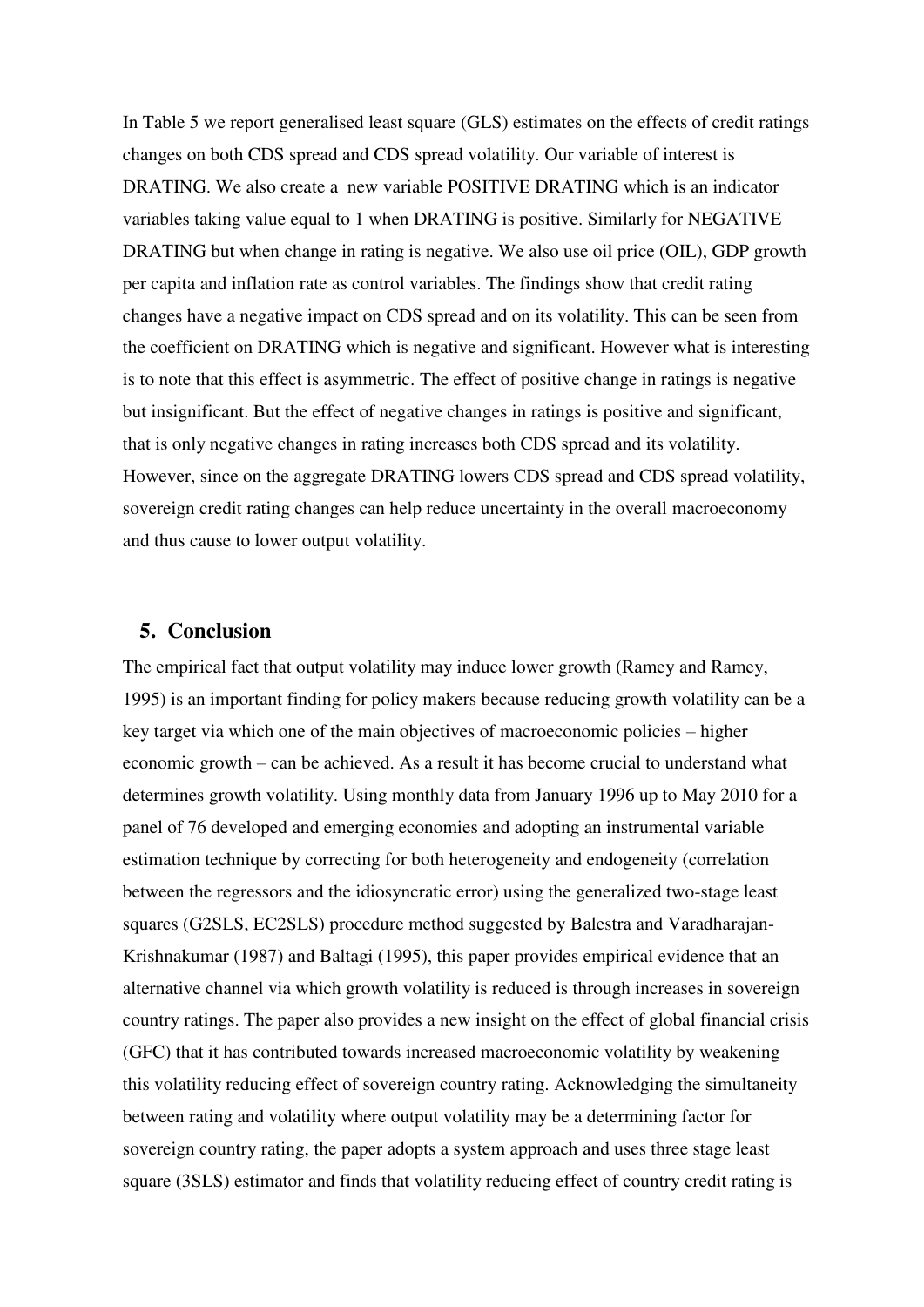robust. The 3SLS estimates also show that monetary policy stance, inflation and inflation volatility are major determinants of sovereign rating. As a result, monetary policy can be effectively used to increase sovereign credit rating and achieve lower output volatility. As a final note, it must stressed that the objective of this paper is to put forward a case that there is possible link between growth volatility and sovereign credit rating using simple econometric model. It has been shown in the paper that the link between sovereign ratings changes and growth volatility is through CDS spread. Changes in sovereign credit ratings lowers CDS spread and CDS spread volatility, and therefore reduce uncertainty in the overall macroeconomy which leads to lower output volatility.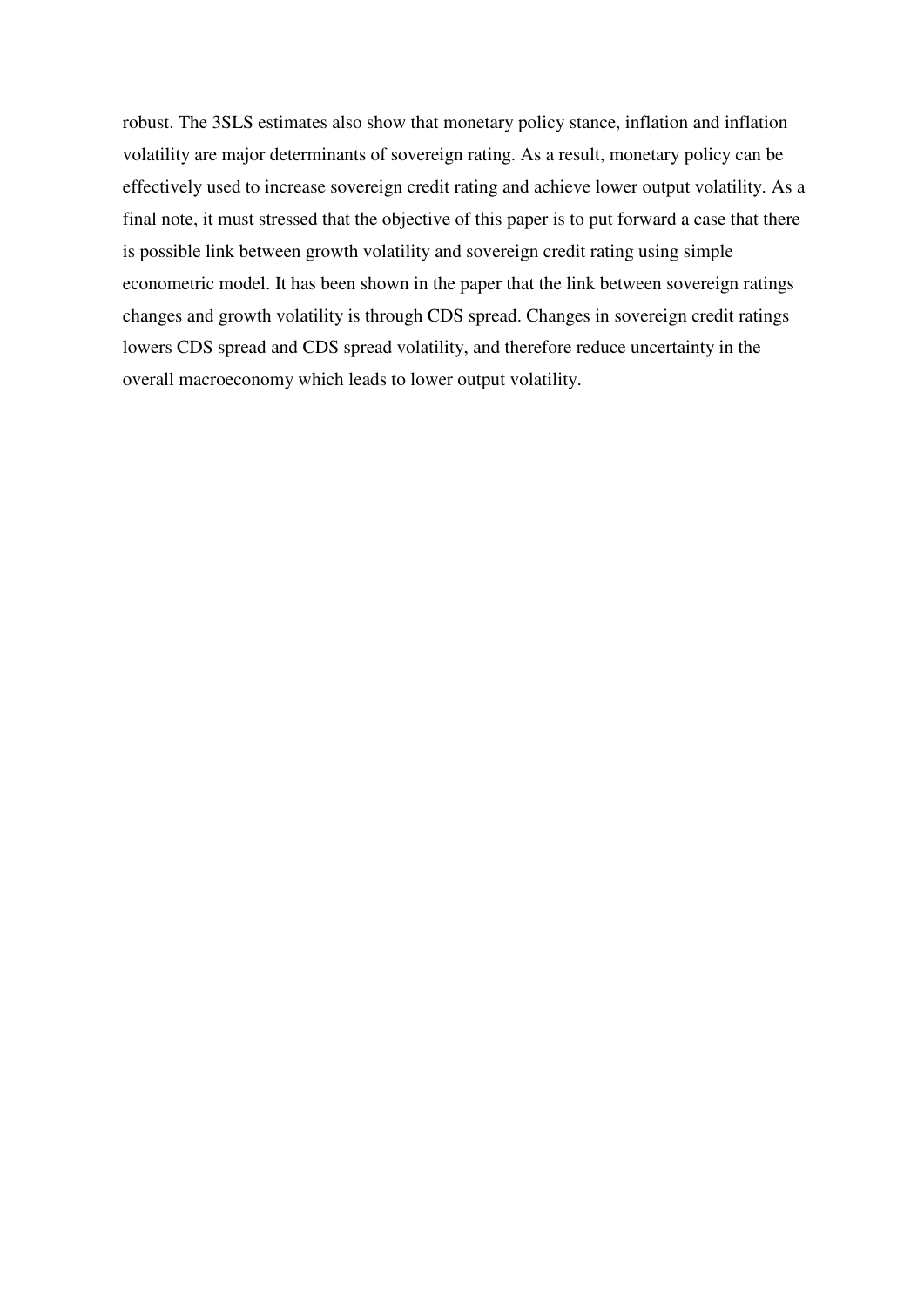## **Data Appendix**

| Variable       | Data Definition                                                                                                                                                  | Sources                                                                                             |  |
|----------------|------------------------------------------------------------------------------------------------------------------------------------------------------------------|-----------------------------------------------------------------------------------------------------|--|
| <b>VOL</b>     | Volatility of per capita GDP<br>growth measured as squared<br>deviation of per capita GDP<br>growth from its mean.                                               | Calculated by author. Per capita<br>GDP growth data from<br>World development indicators<br>(2010). |  |
| <b>RATING</b>  | Sovereign credit ratings provided<br>by Standard and Poors. The<br>ratings have been converted to a<br>linear time series following<br>Gande and Parsley (2005). | <b>Standard and Poors.</b>                                                                          |  |
| <b>CDS</b>     | Sovereign credit default swap<br>spread.                                                                                                                         | Bloomberg.                                                                                          |  |
| <b>DRATING</b> | First difference on RATING                                                                                                                                       | Author.                                                                                             |  |
| <b>GFC</b>     | Binary variable $=1$ if time equals<br>2010:07 to 2010:05. It represents<br>Global Financial Crisis months.                                                      | Author.                                                                                             |  |
| OIL            | World oil price                                                                                                                                                  | Datastream.                                                                                         |  |
| <b>STOCK</b>   | Total value of shares traded<br>during the period (current US\$)                                                                                                 | World development indicators<br>(2010).                                                             |  |
| <b>MONEY</b>   | An indicator variable set equal to<br>one if the short-term interest<br>rate was increased (until the next<br>interest rate cut), zero otherwise.                | World development indicators<br>(2010).                                                             |  |
| <b>INF</b>     | Inflation rate.                                                                                                                                                  | World development indicators<br>(2010).                                                             |  |
| <b>VINF</b>    | Volatility of inflation rate<br>measured as deviation of actual<br>inflation from its mean.                                                                      | Calculated by author.                                                                               |  |
| LY             | Log of Gross domestic product-<br>value of goods produced per<br>person in the country.                                                                          | World development indicators<br>(2010).                                                             |  |
| <b>GROWTH</b>  | Real GDP per capita growth rate.                                                                                                                                 | World development indicators<br>(2010).                                                             |  |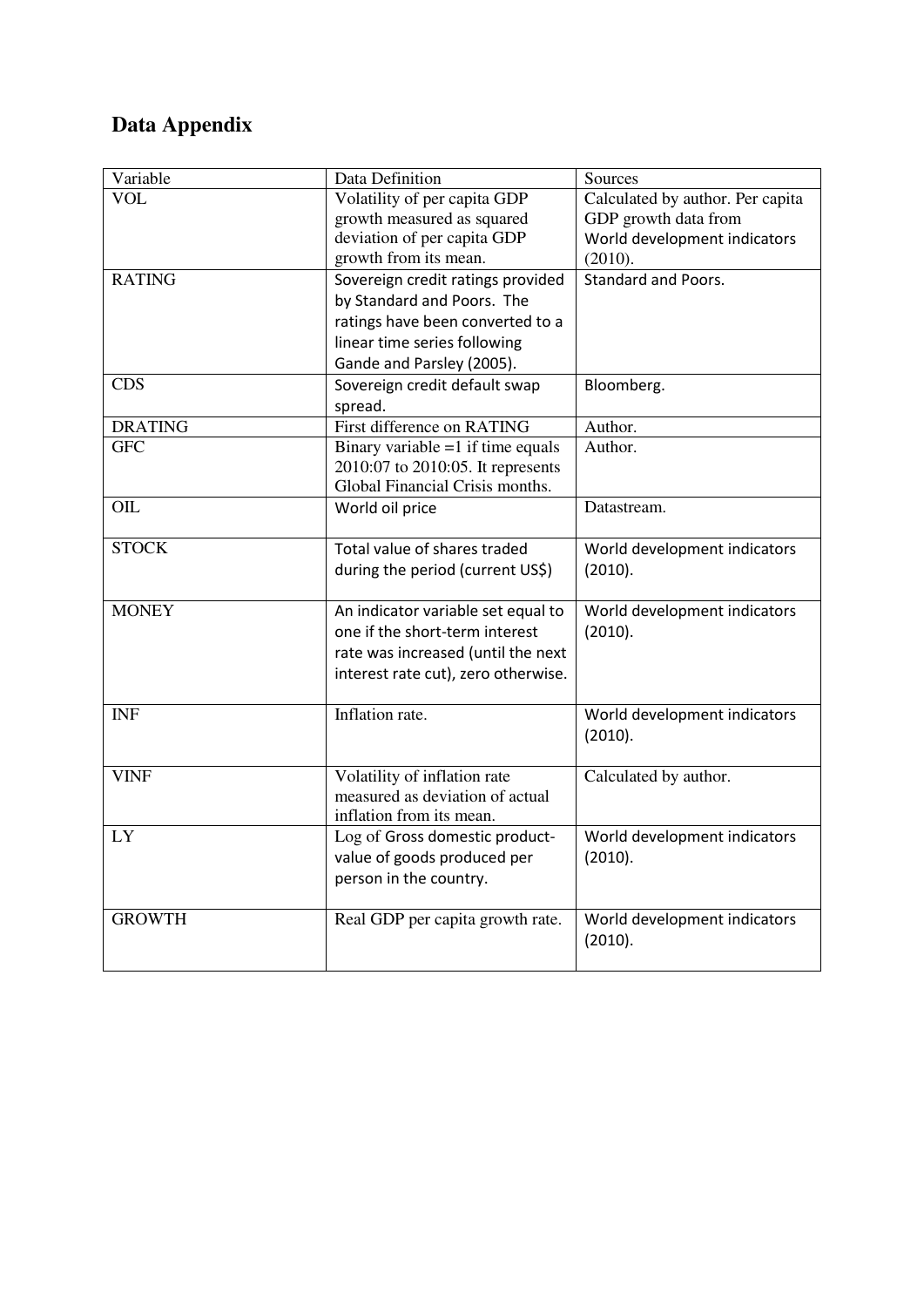#### **References**:

Baltagi, B. H. 2008. Econometric Analysis of Panel Data. 4th ed. New York: Wiley.

Balestra, P., and J. Varadharajan-Krishnakumar. 1987. Full information estimations of a system of simultaneous equations with error component structure. Econometric Theory 3: 223–246.

Bernanke, B. S. 1983. "Irreversibility, Uncertainty, and Cyclical Investment." Quarterly Journal of Economics 98:85-106.

Black, F. 1987. Business Eycles and Equilibrium. Cambridge, MA: Blackwell

Cantor R. and F. Packer. 1996. "Determinants and Impact of Sovereign Credit Ratings", Federal Reserve Bank of New York, Economic Policy Review, October, New York.

Cavallo E., A. Powell and R. Rigobon. 2008. "Do Credit Rating Agencies Add Value? Evidence from the Sovereign Rating Business Institutions", Inter-American Development Bank, Working Paper No.647, Washington, DC.

Easterly, W., R. Islam, and J. Stiglitz. 2001. "Shaken and Stirred: Explaining Growth Volatility," Annual World Bank Conference on Development Economics, B. Pleskovic and N. Stern (eds.), Washington D.C.: Worl Bank.

Gaillard, N. 2009. "Fitch, Moody's and S&P's Sovereign Ratings and EMBI Global Spreads: Lessons from 1993-2007", International Research Journal of Finance and Economics, April.

Kaminsky, G. and S. Schmuukler. 2001. "Emerging Markets Instability: Do Sovereign Ratings Affect Country Risk and Stock Returns?", World Bank Working Paper 2678, Washington, DC.

Kydland, F. and E. Prescott. 1982. "Time to Build and Aggregate Fluctuations." Econometrica 50: 1345 – 70.

Mora, N. 2006. "Sovereign credit ratings: guilty beyond reasonable doubt?", Journal of Banking and Finance Vol.30.

Mathis, J., J Mcandrews, and J. C. Rochet. 2008. "Rating the Raters", Toulouse Working Paper.

Pindyck, R. S. 1991. "Irreversibility, Uncertainty, and Investment." Journal of Economic Literature 29:1110-48.

Ramey, G. and V. A. Ramey. 1995. "Cross-Country Evidence on the Link Between Volatility and Growth." American Economic Review 85:1138 – 1151.

Reisen, H. and J. Von Maltzan. 1999. "Boom and Bust and Sovereign Ratings", OECD Development Centre, Working Paper, No. 148, Paris.